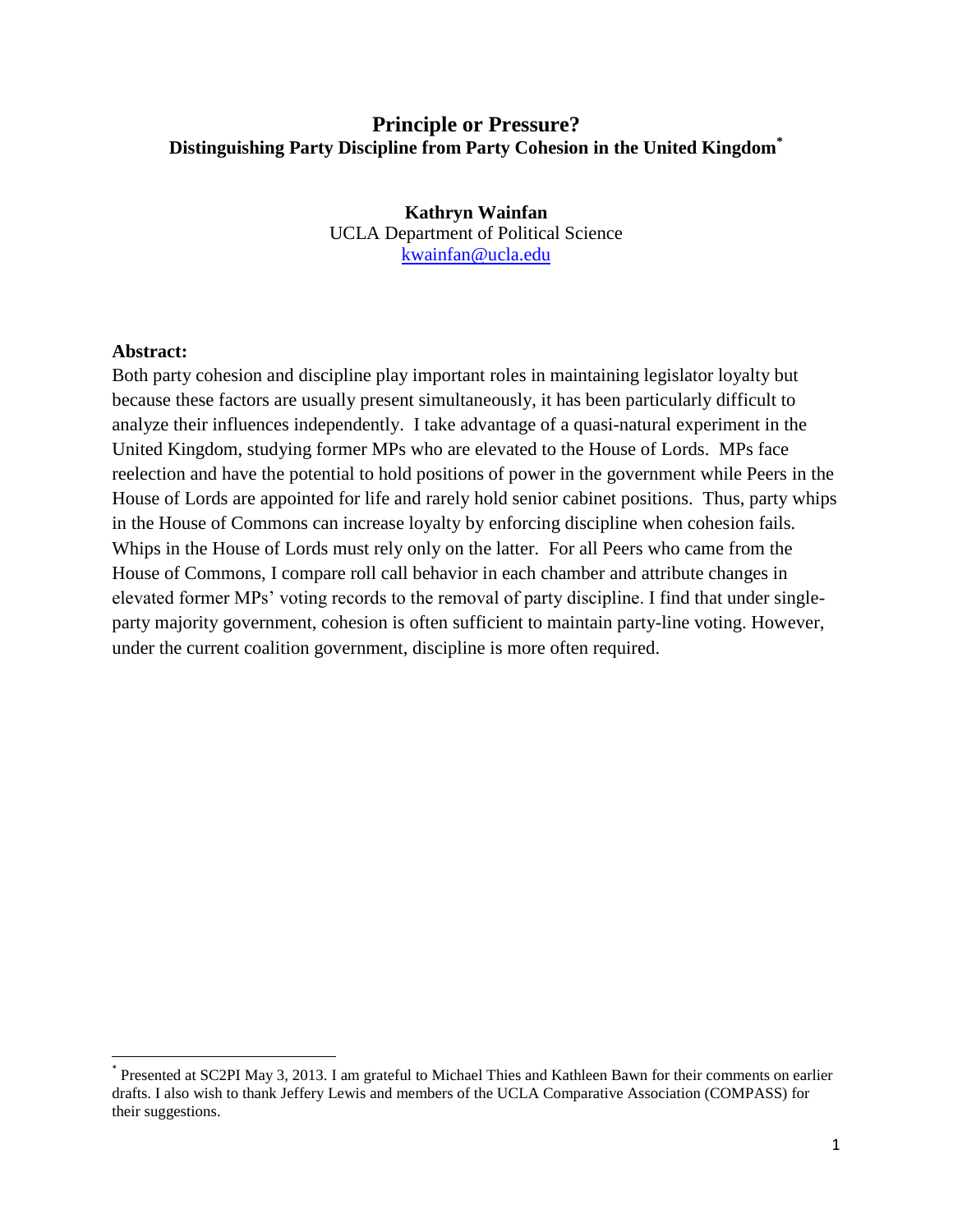# **I. Introduction**

Roll call voting permeates the day to day life of an elected official. Each time a vote is called, she must decide if she wishes to vote based on the policies of her party. When her personal, party, and constituent opinions match, the decision is simple. However, when they differ, she must decide who she wishes to favor. Literature on the behavior of elected officials identifies two major motivations that a legislator may have for voting with her party—party cohesion and party discipline. Party cohesion refers to the extent to which legislators in the same party agree with each other on party policies. Party discipline refers to motivations that result from institutional pressures including reelection and political advancement (Ozbudun, 1970; Hazan, 2003). Both cohesion and discipline produce outcomes that are observationally equivalent—party-line voting. The analytical difficulty therefore becomes how to distinguish which is the reason that a given Member of Parliament votes with her party.

In parliamentary systems, parties have strong control over their members' prospects for both reelection and the advancement within the party hierarchy. The party leadership therefore has at its disposal a wide array of both carrots and sticks to encourage members to toe the party line and support the policies they propose. This means that Members of Parliament can face a significant pull between personal opinion and career goals when their opinions differ from that of their party.

This paper takes advantage of a common pattern of advancement in the United Kingdom to disentangle these motivations. Members of the House of Commons (MPs) who achieve leadership roles within the party typically are offered seats in the House of Lords upon retirement. The House of Commons is an elected chamber and the British Cabinet is comprised predominantly of MPs. This means that those serving in the House of Commons will be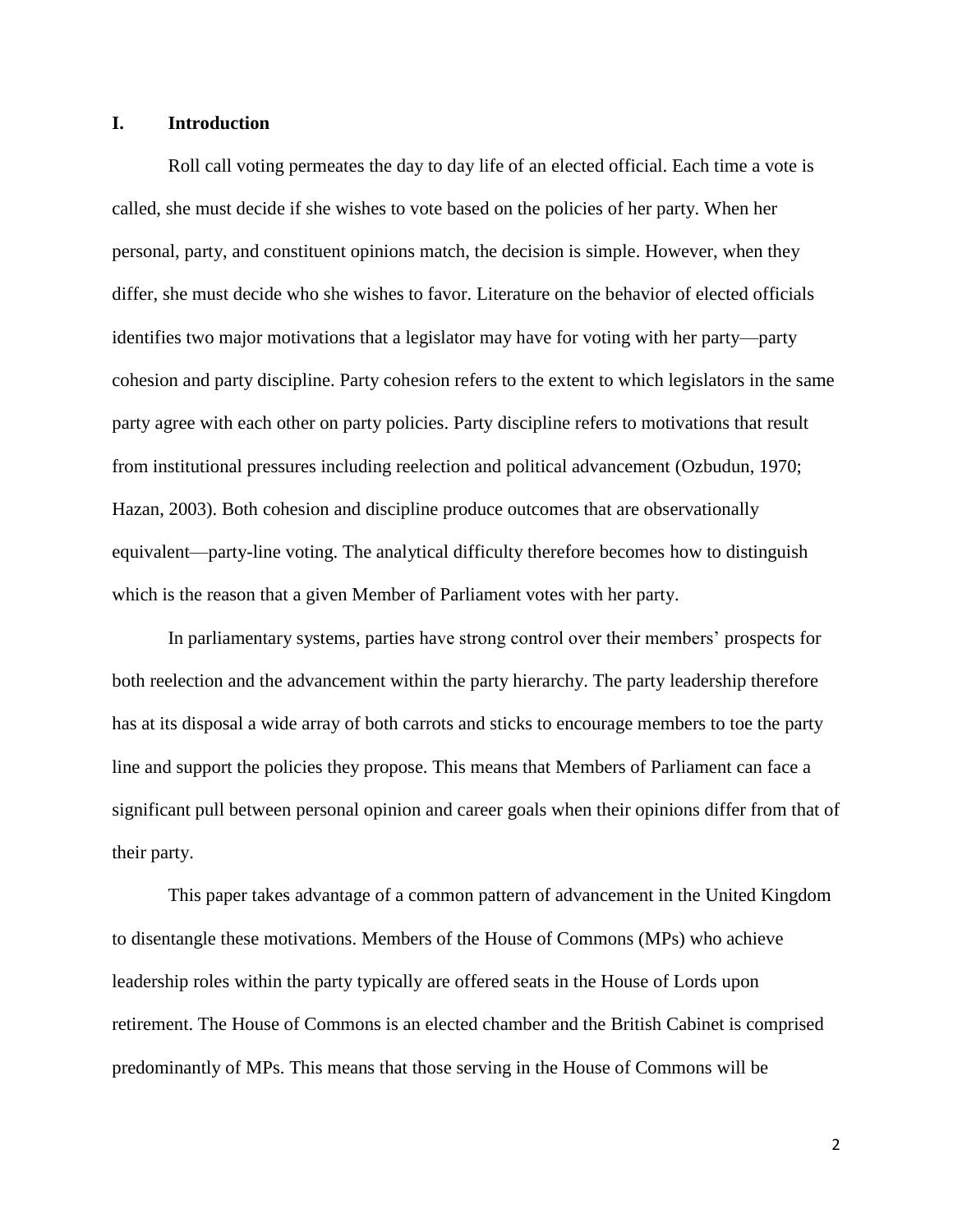motivated to remain loyal to their parties because of both the cohesion they feel with their copartisans and the discipline created via the rewards and punishments of the party and the electorate. By contrast, the House of Lords is a fully appointed chamber and its members (Peers) are rarely given cabinet positions. Because Peers serve lifetime appointments and have little hope of advancing beyond their current position, the party loyalty we observe in the House of Lords should be motivated solely by ideological cohesion.

Today, there are nearly 200 individuals sitting in the House of Lords who have previously served in the House of Commons. In this paper, I examine the levels of party loyalty exhibited by these Peers during roll calls (called divisions in the British Parliament) in both chambers. Because discipline is present in the House of Commons and not the House of Lords, any changes in behavior we observe as an individual moves from the House of Commons to the House of Lords can be attributed to the removal of discipline, whereas continued loyalty, measured by party-line voting, can be attributed to cohesion. I find much more of the latter: copartisan cohesion remains extremely high among Peers who were previously MPs. However, this high level of party cohesion seems to be tested severely in the present coalition government. Peers who belong to the parties that are part of the coalition are much less inclined to vote loyally on a range of issues. I argue that these results show that parties can remain strongly cohesive without the need for significant disciplinary techniques if parties stick to their political platforms and extensively screen their members.

This result is particularly surprising, given the emphasis that parliamentary scholars place on party leaders' ability to coerce MPs to toe the party line, whatever their true preferences. Instead, my analysis suggests that, co-partisan cohesion is often enough to maintain party-line voting during single party majority government. However, this cohesion becomes less effective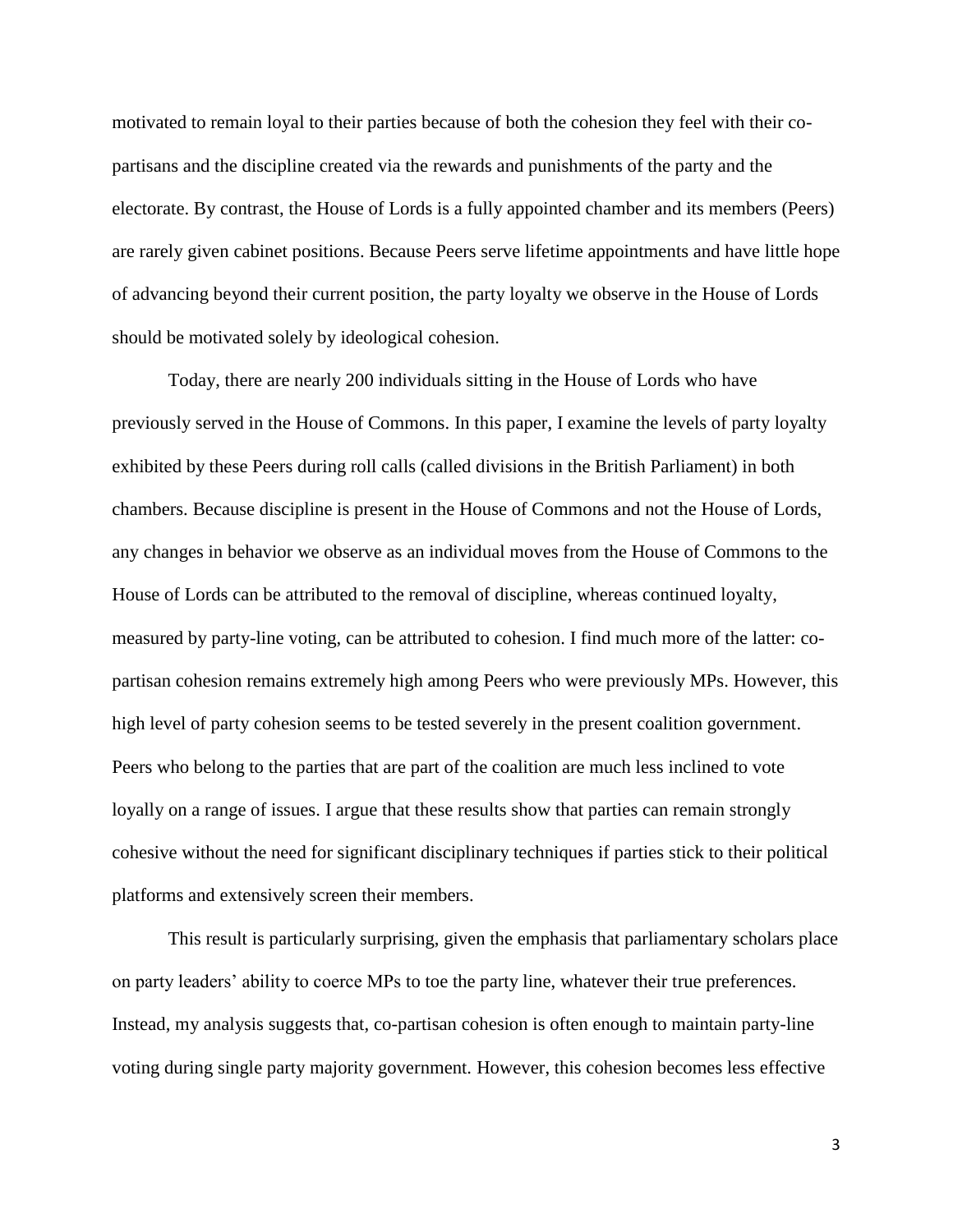for parties participating in coalition government and discipline may be required under these circumstances to maintain a party that votes together in the division lobbies.

Although I focus on the United Kingdom, the results presented in this paper could apply to other countries as well. Any electoral system that allows voters to distinguish between individual candidates can create situations where MPs are torn between the party and the electorate. This situation mirrors many of the disciplinary pressures we observe in the House of Commons. Under these conditions, a politician may have to choose between angering her party's leaders or her district's voters. On other hand, in an electoral system that allows voters to choose only among parties, and not among individual candidates, an MP is unencumbered by such conflict. Since voters cannot reward individual MPs for rebellion in systems with only partybased voting, there is little to be gained either electorally or career-wise from rebellion.

### **II. Literature Review**

#### *The Functions of Parties*

Cox and McCubbins (2007) argue that political parties are legislative cartels, created and perpetuated because they help to reduce certain inefficiencies associated with individual rationality. The party's main purpose is to ensure the election and reelection of its members. To do this, those within the parties must attempt to make policies, implement those policies, and take public responsibility for the outcomes of the policies they implement (Thies, 2000).

Maintaining party unity is crucial in this view of legislative parties because it ensures that the "brand name" of the party stays strong. This brand name in turn gives voters a valuable insight into the policies that will be pursued should the candidate's party take power (Downs, 1957; Cox and McCubbins, 2007).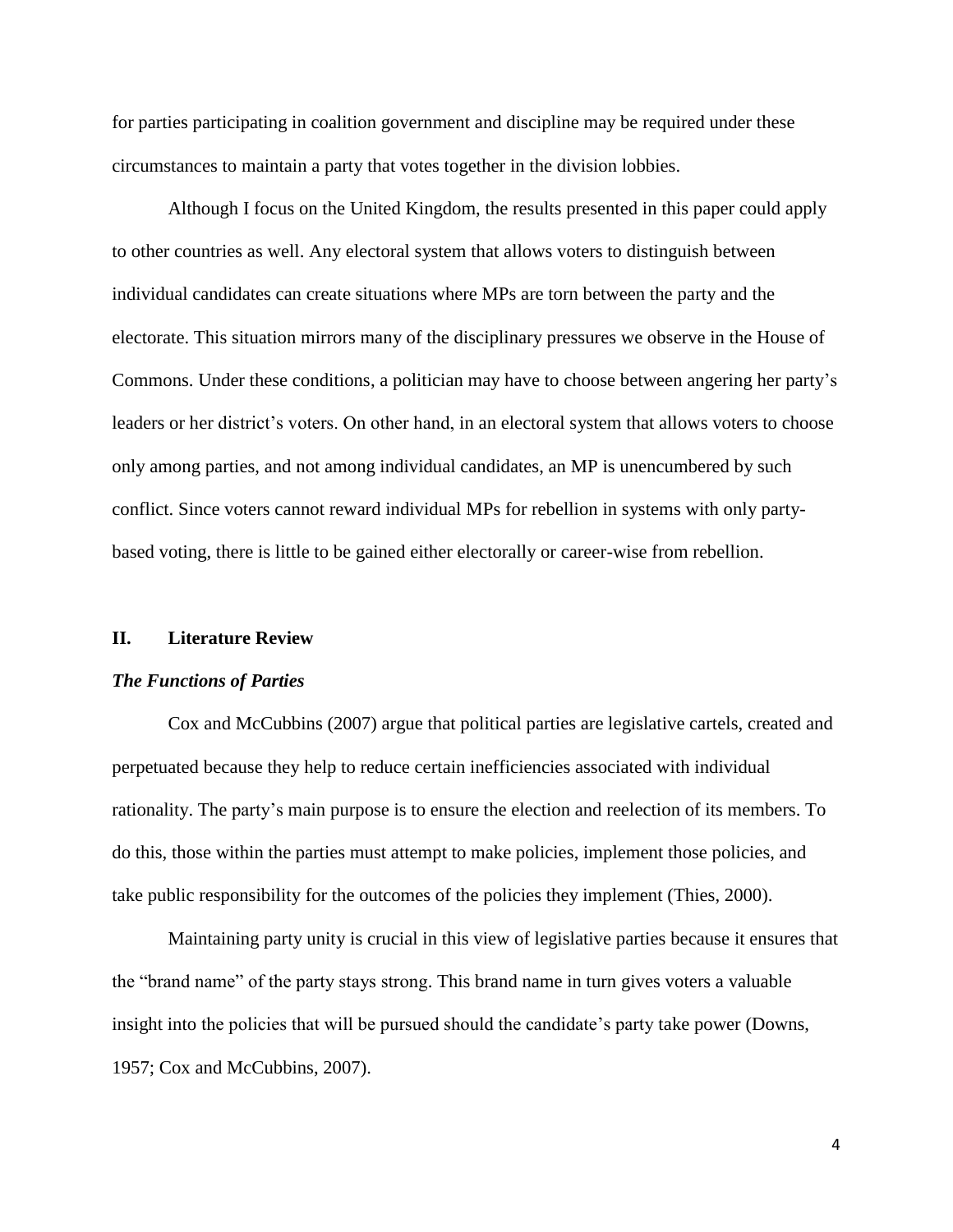Political parties, particularly in parliamentary governments, benefit greatly from being in the majority. This means that unless an MP plans to leave politics all together, she can benefit from the collective party identity because she aspires to higher office or because membership in a majority party promises more influence on policy.

Alternatively, Krehbiel (1993) argues that political parties are comprised of like-minded legislators and party loyalty stems primarily from shared co-partisan preferences. Thus, political parties are do not have as much power as some would suggest. Co-partisan legislators vote together when they agree with each other, which is the vast majority of the time. When legislators disagree with the party position, they will vote against it and the party leadership can do little to prevent this. Instead, parties often try to avoid the topic all together, ensuring that topics that invite discord within the party do not make it onto the legislative agenda. In this framework, the main importance of the party label is to represent the natural, shared, policy preferences of those who belong to it.

### *What do individual politicians want?*

When we observe a legislator cast her vote during a roll call, there are several motivations that could have influenced her decision to vote loyally or to rebel. Policy preferences, pressures facing the party as whole, constituent concerns, and a desire for higher office can all play a role in the level of party loyalty parliamentarians exhibit.

The office-seeking view of legislative behavior, exemplified by Mayhew (1974), argues that legislators are "single-minded election seekers." Thus, we should only see individuals rebelling when they believe that doing so will help them to stay in office. The costs and benefits of rebellion will depend on the strength of the party leadership and the opinions of an MP's constituents. Yet, examination of the evidence suggests that this assertion is, at best, incomplete.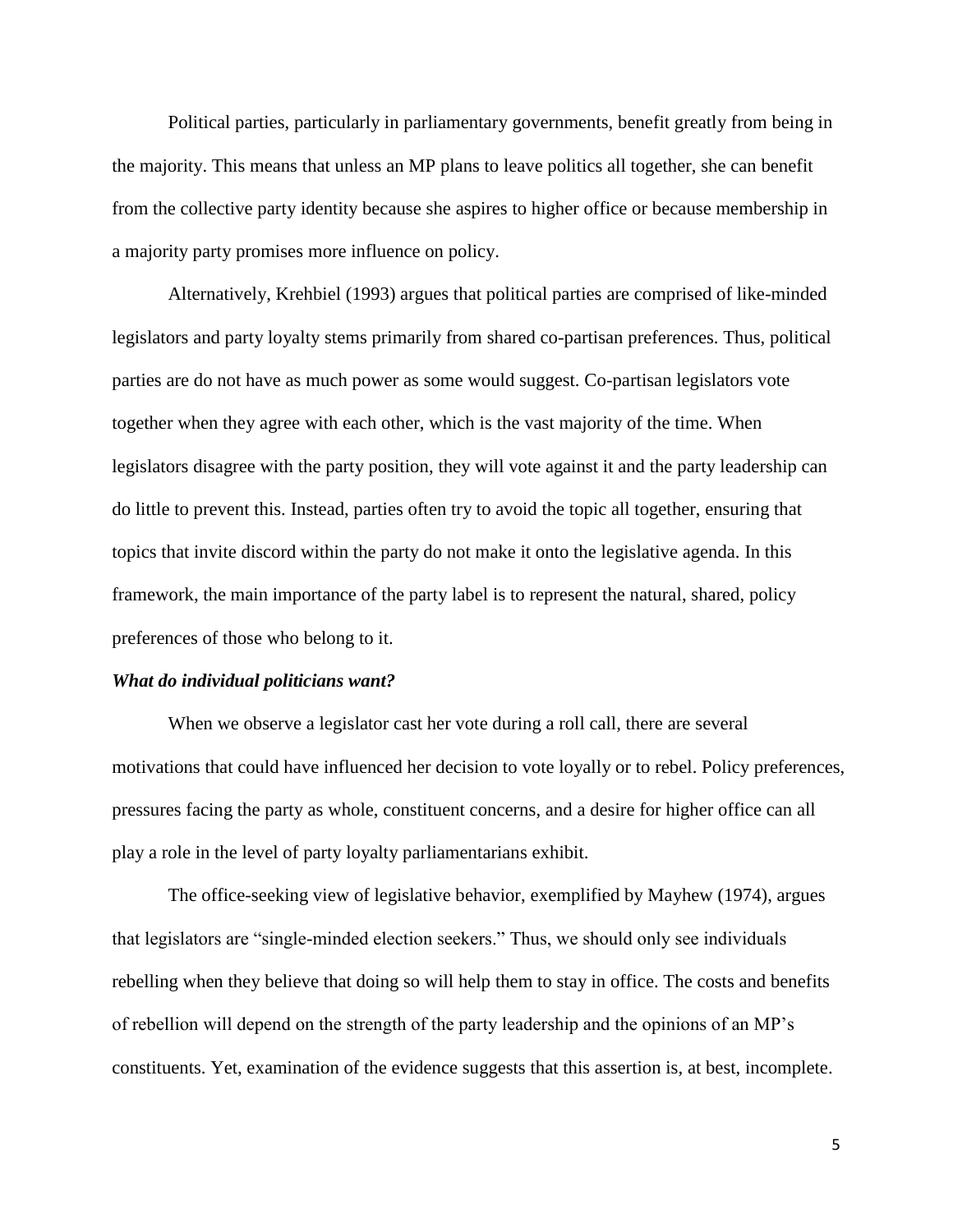It cannot explain the actions of lame duck officials (those not seeking further re-election), nor can it explain the behavior of members of appointed bodies such as the British House of Lords.

On the other hand, proponents of the policy-seeking argument assume that politicians are not motivated solely by reelection, but see elections as the means to the end of a desired policy outcome (Fenno, 1974). Party loyalty is therefore a more complicated decision. When the preferences of their constituents differ from the marching orders of their party leaders, legislators must weigh the policy benefits they believe a bill or policy will provide against the electoral backlash they may receive from the voters if they toe the party line or career backlash imposed by the party if they rebel.

# *The relationship between cohesion and discipline*

In democratically elected legislatures throughout the world, cohesion and discipline act simultaneously to produce the levels of party loyalty we observe. Bowler, Farrell, and Katz (1999) argue that party discipline is most effective at intermediate levels of cohesion. If the level of party cohesion falls below some minimum threshold, discipline is will be insufficient to maintain loyalty. On the other hand, if cohesion is particularly high, it will become unnecessary to impose discipline, since everyone already agrees.

Hazan (2003) argues that the foundations of cohesion are created before legislators are elected, through the process of candidate and legislative caucuses. This means that "parties thus arrive cohesive or not (4)." In his model, cohesion is the first step in party loyalty, and discipline is implemented by the party leadership where cohesion fails.

Cohesion produces party loyalty because legislators who agree with each other are more likely to be members of the same political party. It is not unreasonable to believe that even purely office-seeking politicians based their choice of which party to join on shared policy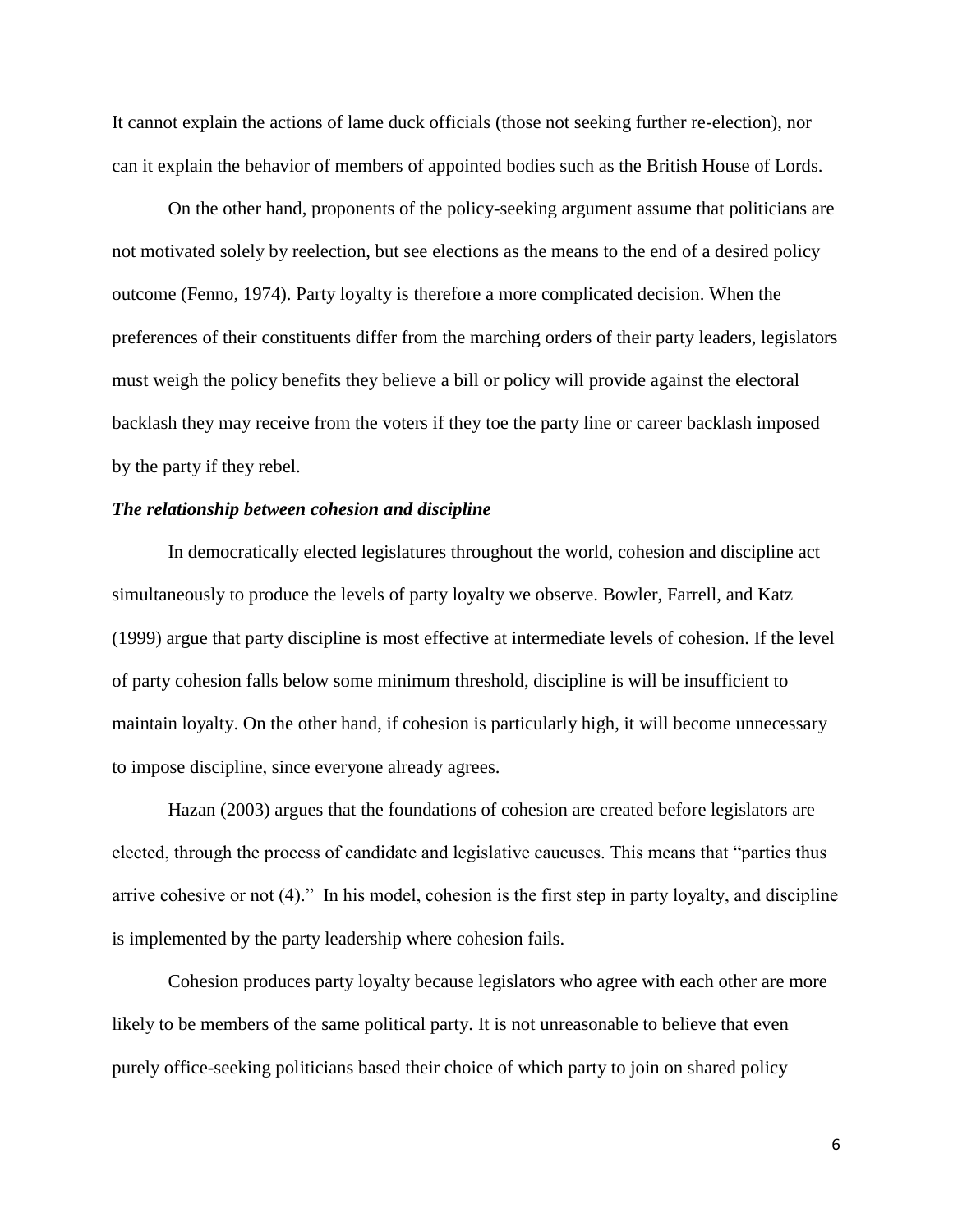preferences policy preferences (as opposed to simply flipping a coin). Consequently, legislators should vote with their parties a significant portion of the time without any need for party discipline.

Sociological factors can also create a form of peer pressure that will encourage copartisans to vote together, despite the absence of concrete consequences (Hazan, 2003). Some argue that MPs are socialized to vote with their party, thus creating a norm of loyalty without the need for threats and punishments (Crowe, 1986; Norton, 2003). These sociological factors mean that a legislator receives some sort of psychic benefit for voting with the party. Even if she does not agree with the policy positions, she gains the satisfaction of voting with her colleagues. Alternatively, the socialization associated with spending time with her co-partisans could mean that her policy preferences shift over time to match those of the majority of her party.

In parliamentary systems, discipline comes from two major sources; election and advancement. From the advancement side, the Westminster political system inexorably links political advancement and national party favor. The fusion of legislative and executive branches in parliamentary systems means that individuals cannot achieve the highest levels of political power without first being elected to the parliament (Hazan and Rahat, 2010).

There is a well acknowledged track for career oriented politicians in Westminster-style parliaments that takes MPs from the backbenches through various junior positions in the subcabinet and eventually, through favor and luck, into the cabinet. 1 Party leaders control who is appointed to these positions, meaning they can reward the most loyal backbenchers.<sup>2</sup> At the base

 $\overline{a}$ 

 $1$  When a party is in opposition, its leadership is referred to as the shadow cabinet. Except where I refer to the direct implementation of policy, I use the term cabinet to mean both the shadow cabinet and government cabinet.

 $<sup>2</sup>$  When the Labour Party is in opposition, the shadow cabinet is elected by the Labour Party caucus. Nonetheless,</sup> the party leader gets to decide which shadow portfolio each MP is assigned.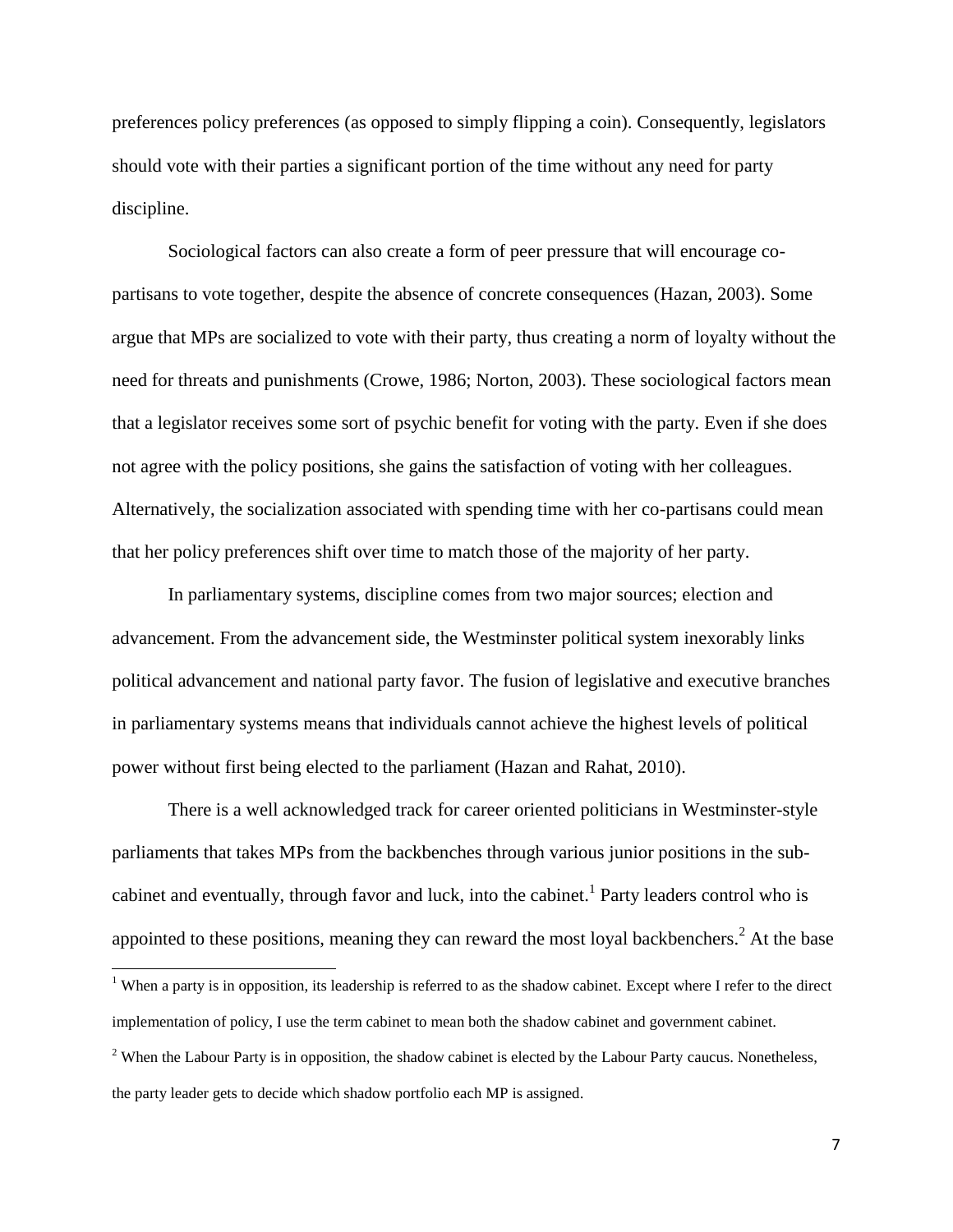of this ladder to the cabinet is the Parliamentary Private Secretary (PPS), whose roles are "facilitating communication, lightening the ministerial load, and learning the ministerial trade (Searing, 1994, 219)." If an MP proves herself an effective and diligent PPS, she can be promoted to higher positions within the sub-cabinet including assistant whip or junior minister. Sub-cabinet members are often particularly eager to please their leadership because new cabinet ministers are typically chosen from the pool of junior ministers and whips.

Discipline can also be enforced among those who already hold posts within the party or government. In Britain, ministers and junior ministers are generally expected to resign their posts should they choose to rebel against their party (Theakston, 1986). This power to promote and demote individuals within the party means that leaders have significant sanctions at their disposal to punish those ministers and junior ministers who defy them.

The connection between loyalty and advancement is relatively straightforward, but the added component of the electorate means that there are times when seeking reelection can push MPs toward either being loyal or rebelling.<sup>3</sup> If an MP's constituents disagree with a specific party policy, it may be in the MP's best interest to rebel on divisions pertaining to that policy.

It is not clear, however, how strongly constituent preferences can sway an MP toward disloyalty. Because the cabinet controls so much of the policy agenda, Cox argues that voting for MPs is oriented around the party, not the individual (1987). Thus, voting against the party during a division may anger the party leadership for very little electoral gain. There is also evidence to suggest that voters believe a prime minister who is unable to control her party members and keep

l

 $3 \text{ Cox}$  (1987) lists three conditions which must be met for electoral pressure to matter: MPs must value being reelected, MPs' constituents must base their votes at least in part on the previous and projected voting behavior of candidates, and MPs must be aware that the constituents vote in this way (149-150).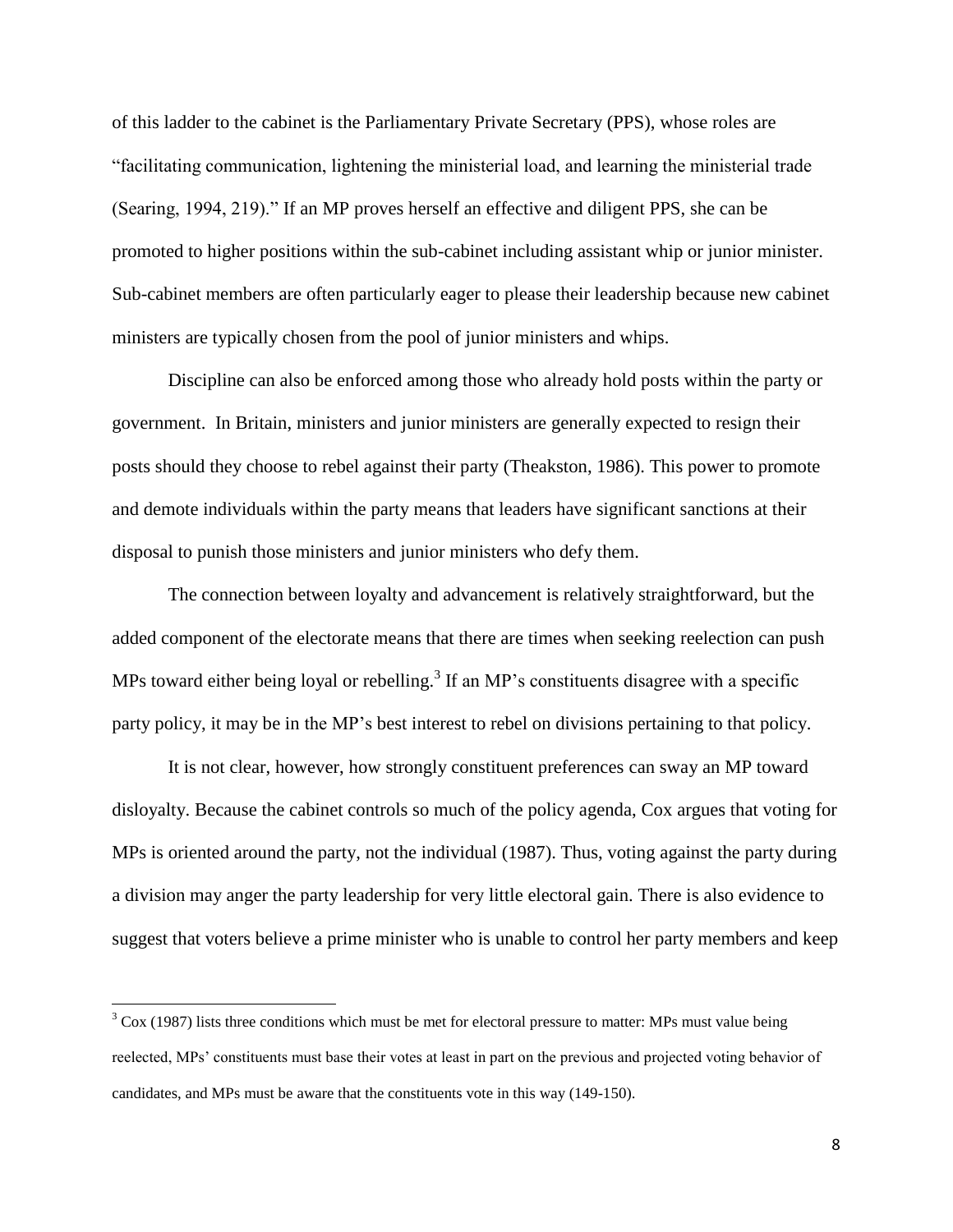them loyal is also unable to run the country (Kam, 2009). Additionally, personal characteristics of candidates play a much smaller role in the vote choices in the United Kingdom than in the United States. Many British voters base their decisions primarily on which party they want to control the government (Cain, Ferejohn, and Fiorina, 1987).

While the link between constituency preferences and MP rebellion is inconclusive, there are numerous ways the parliamentary and national party leadership can tie loyalty to electoral security and give disloyal MPs reason for concern. Parties can influence individual campaigns,<sup>4</sup> enforce loyalty by attaching confidence to a vote,<sup>5</sup> or, as a last resort, expel an MP from the party by "removing the whip".<sup>6</sup>

### **III. Hypotheses**

 $\overline{a}$ 

Despite this conceptual delineation between discipline and cohesion, both factors usually exist simultaneously. Co-partisans probably do agree with each other on most issues, so it is difficult to detect when discipline is in play. However, the British House of Lords provides an

<sup>&</sup>lt;sup>4</sup> During the official campaign and pre-campaign activity leading up to it, the party leadership is known to target certain marginal constituencies by allocating extra volunteers time or money in the constituency. These efforts have been shown to increase the chances of winning seats in close races (Whiteley and Seyd, 2003). Presumably, the party leadership will more inclined to target its resources on the behalf of MPs who most loyally support the party.

 $<sup>5</sup>$  If a division with confidence attached fails, the prime minister calls a new election. Often, the threat of such an</sup> action (even implicitly) is enough to achieve the desired loyalty needed to accomplish the prime minister's goals (Huber, 1996). Note that only the government party can attach confidence.

 $6$  When a party removes the whip, the MP is no longer able to sit in the chamber under the party label. Running for reelection without the benefit of a major party label will spell almost certain defeat in a party-oriented electoral system such as the United Kingdom's (Crowe, 1986).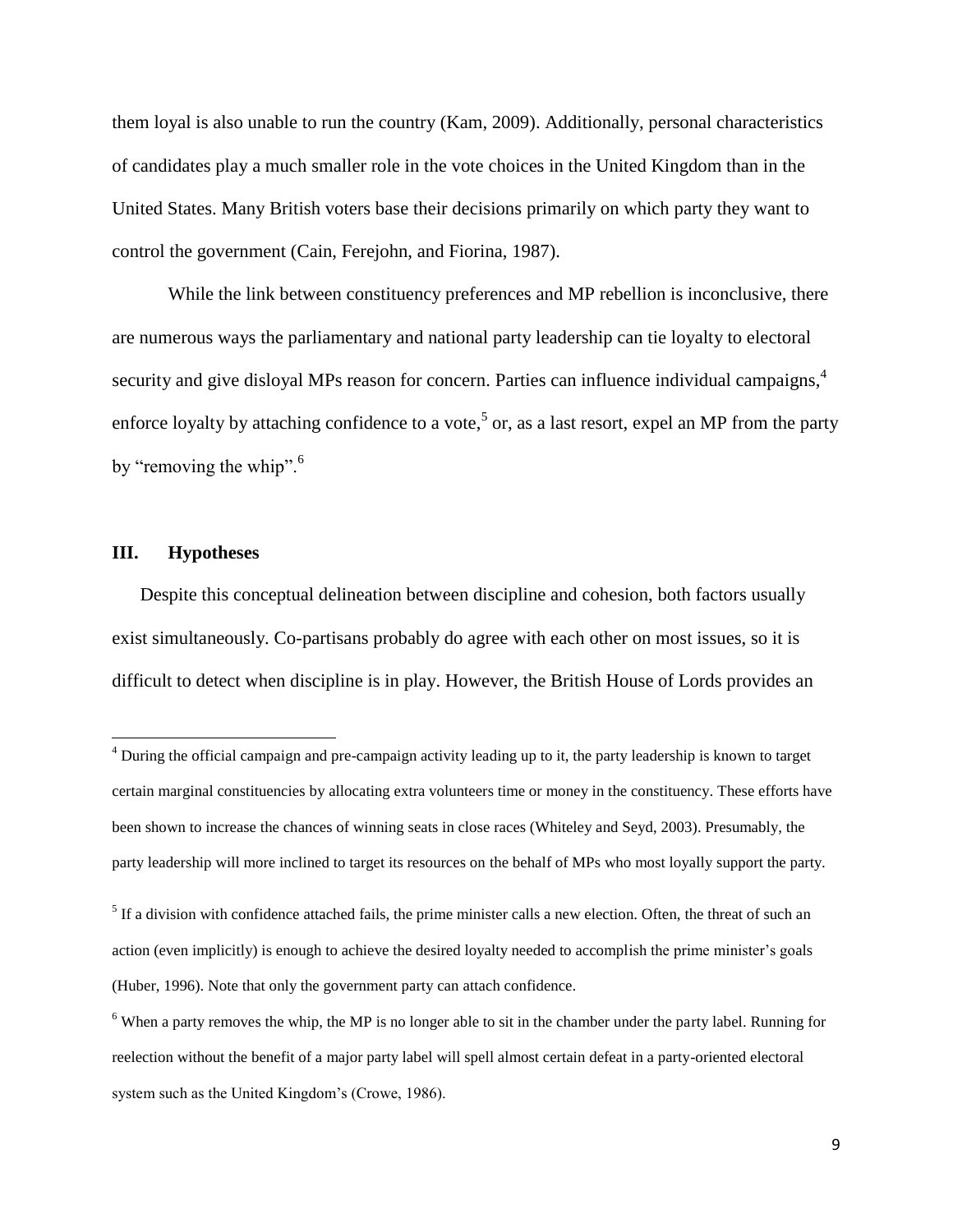interesting testing ground. Peers are appointed for life, and so do not need to please anyone to maintain their seats. Moreover, it has become extremely rare for Peers to hold any significant positions of power within the government. This situation creates what Philip Norton calls a "discipline-free environment (Norton, 2003: 57)."

# *Dependent Variable*

To separate the roles that discipline and cohesion play in British party loyalty, I use the roll call voting records (also called division records) of individuals who have served in both the House of Commons and the House of Lords and analyze their probabilities of rebellion. I believe that focusing on people who have served in both chambers is better than simply comparing average levels of party-line voting across the two chambers. My approach allows me to hold a number of individual factors constant, and focus on how an individual's behavior changes after she is elevated from the House of Commons to the House of Lords.

### *Independent Variable*

The main independent variable in this project is membership in the House of Lords. I argue that the absence of discipline in the House of Lords means that the party loyalty exhibited in the chamber is due solely to sincere policy agreement. On the other hand, loyalty in the House of Commons should be driven by a combination of like-mindedness and discipline. If discipline significantly motivates the individuals in my dataset towards party-line voting, elevation to the House of Lords should increase their probability of rebellion.

### *Control Variables*

One potential problem associated with a dataset that spans more than three decades comes from the possibility of shifts in party positions that happen over time. This issue could affect the Labour Party in particular, considering the massive overhaul the party underwent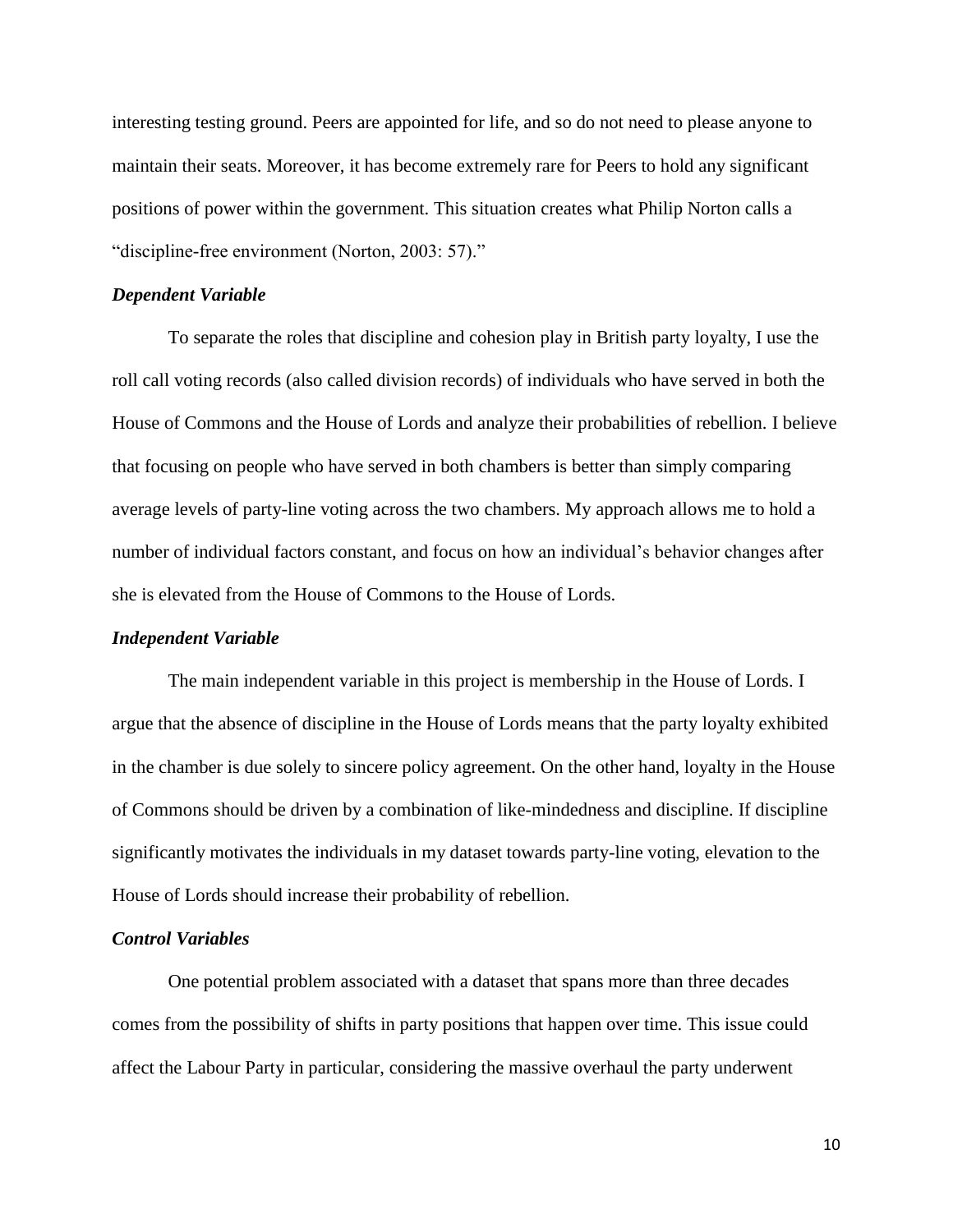during Tony Blair's tenure as party leader (1994-2008). The current coalition government may cause similar problems for the Conservatives and Liberal Democrats because it has necessitated significant compromises in party policy. If party positions have changed, an individual might express the same policy preference in two votes separated by several years, but have the first counted as loyal and the second as rebellious (or vice versa). Since all cross-chamber migration has been from the Commons to the Lords, such a shift might be a clean measure of discipline (since a disciplined Peer would have changed her vote in accordance with the new party position). Alternatively, a Peer might be incorrectly judged to be loyal when the change over time was from a dispreferred policy position during her tenure as an MP to a preferred one after her elevation. In this case, the party moved toward her own preference, and won her support due to discipline on the first vote and cohesion in the absence of discipline on the second vote. Additionally, new and perhaps more controversial issues could arise after a person is elevated to the House of Lords. It is entirely possible that the same Peer would have rebelled against her party, had the issue arisen during her time as an MP, but the issue was only salient during her time in the House of Lords. These situations could artificially inflate rebellion scores in the Lords.

To control for the possibility of policy drift over time, I choose to focus on a few issue areas. Europe, counterterrorism, and social security have all been regularly on parliamentary agenda in both chambers for the past thirty years and have ignited a range of public intra-party discord. Government proposals on social security policies tend to create discord between parties but not within them in the British Parliament. By contrast, Britain's relationship with the European Union continues to be a major source of friction within the Conservative Party, while there was consistent disagreement between Labour prime ministers and their backbenchers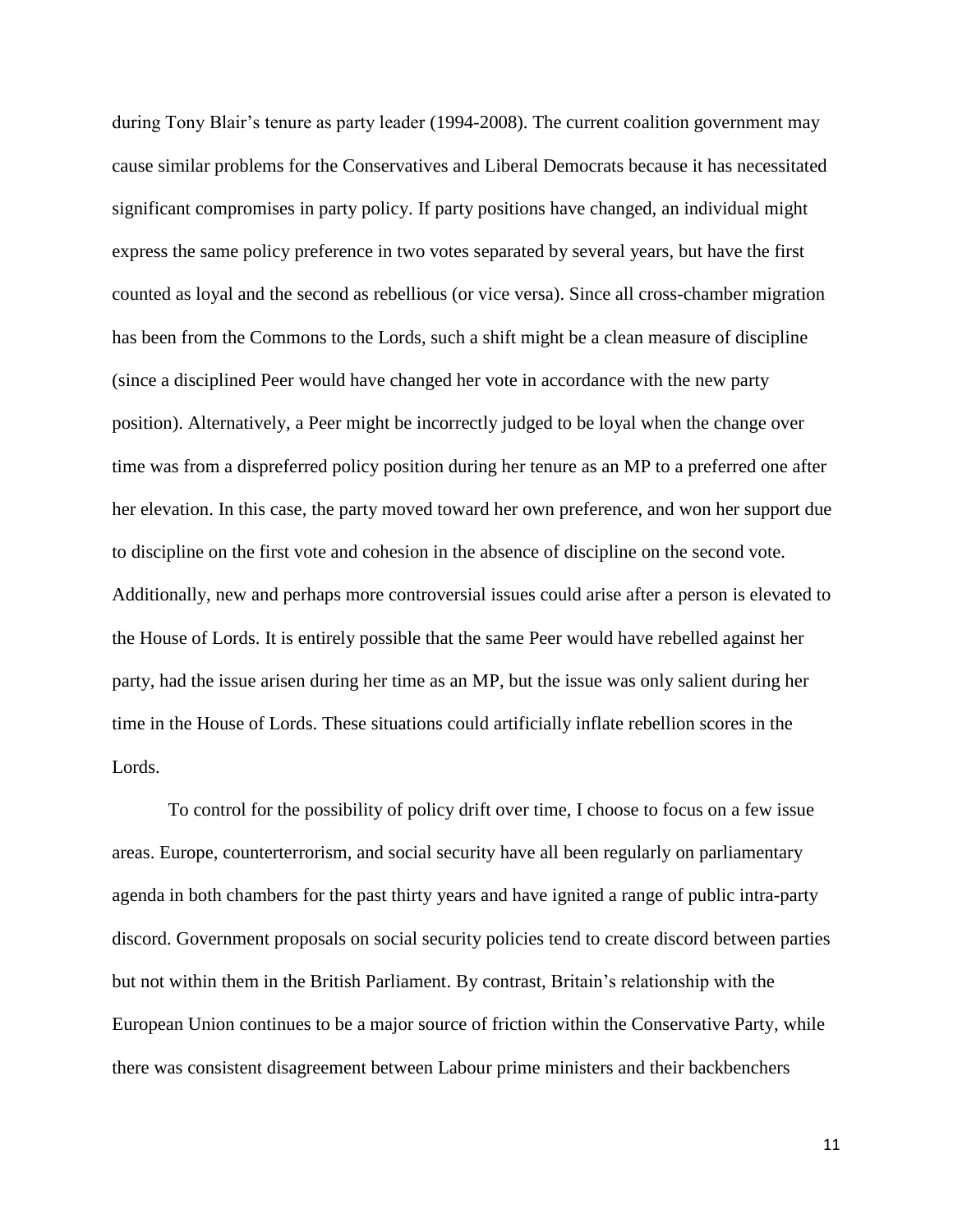regarding the introduction of harsher counterterrorism measures. I do not have strong priors about whether a given issue area is more or less likely to see rebellions, but it seems reasonable to allow for the possibility of different levels of loyalty for different issue areas.

I also control for the government status of each party. Because the party in government can control the parliamentary agenda, it is able to prevent issues that cause contention within the party from coming to a vote. The government can also encourage party loyalty by attaching confidence to a vote. Both of these factors should lower the rebellion rates for members of the party of government.

This logic of government agenda control aiding party loyalty holds most strongly for single party majority governments, which dominated the British government from the end of World War II until 2010.<sup>7</sup> However, the 2010 general election produced a "hung parliament", with no single party winning a majority of seats in the House of Commons. Because the David Cameron-led Conservatives gained a plurality but not a majority of seats in the 2010 general election, they formed a coalition with the Liberal Democrats. This was the first coalition government in the United Kingdom since World War II, and the first time that the Liberal Democrats had ever held any seats in the cabinet.

Governing as a coalition requires compromise. But the political parties in the United Kingdom are unaccustomed to such requirements. The norm of single-party majority government allows candidates and voters to anticipate the policies that will be implemented, should the party gain a majority of seats. Once elected to government, the party is able to institute these policies with little to no obstruction. If a party is not elected to government, its role is to become the government in waiting. This primarily involves opposing and scrutinizing the government's policies. When the lines are clear—Conservatives vs. Labour, Liberal Democrats vs. everyone

 $\overline{\phantom{a}}$ 

 $<sup>7</sup>$  The only exception to this is the minority Labour government from February to October of 1974.</sup>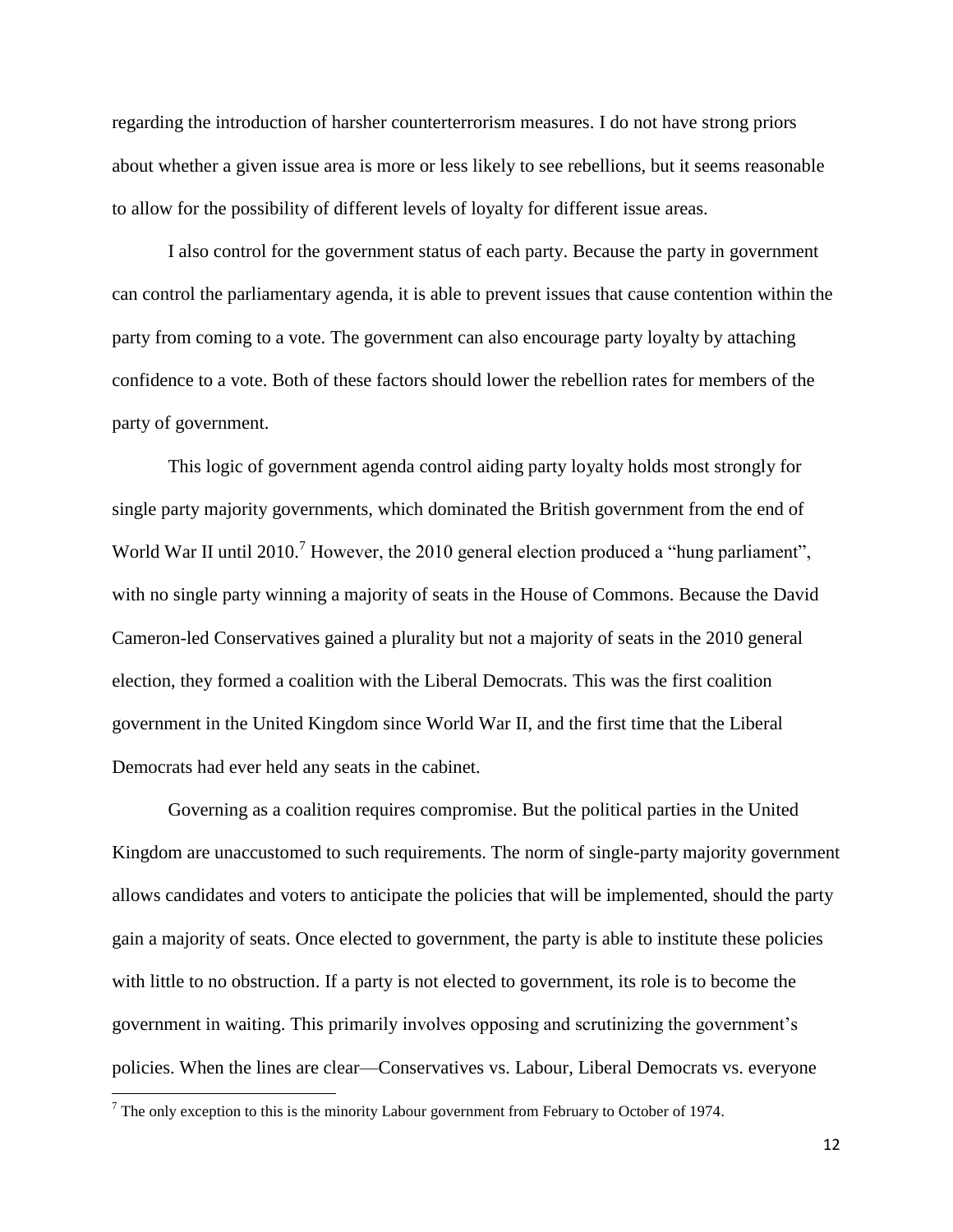else—this is not difficult. But coalition government blurs these lines and the parties in government are suddenly forced to implement policies they disagree with.

I expect that the added complications of coalition government will mean an increase in the probability of rebellion. Furthermore, because members of the coalition government parties will be required to make compromises more often than opposition parties, I also expect the interaction between coalition government and government party status to increase the probability of rebellion.

Finally, the holding of posts within the party or government should influence rebellion rates as well. MPs and Peers who hold cabinet or sub-cabinet posts should be the least likely to show disloyalty because they are expected to resign their positions if they rebel against the party on major divisions. Ministers are also able to shape party policy to match their own preferences, so they should have the least desire to rebel in the first place.

Table 1 summarizes my hypotheses; it presents the signs I expect the coefficients of the independent and control variables to take in a multivariable regression analysis. Section V presents and discusses the full statistical analysis.

[Table 1 about here]

### **IV. Data and Methods**

#### *The Data*

The data contain the voting records for individuals belonging to the Labour, Conservative, or Liberal Democratic Parties who served in the House of Commons at any time and the House of Lords at any point since January, 2000. Division records from the House of Commons cover MPs in the Labour or Conservative Parties beginning in 1979 and Liberal Democrats MPs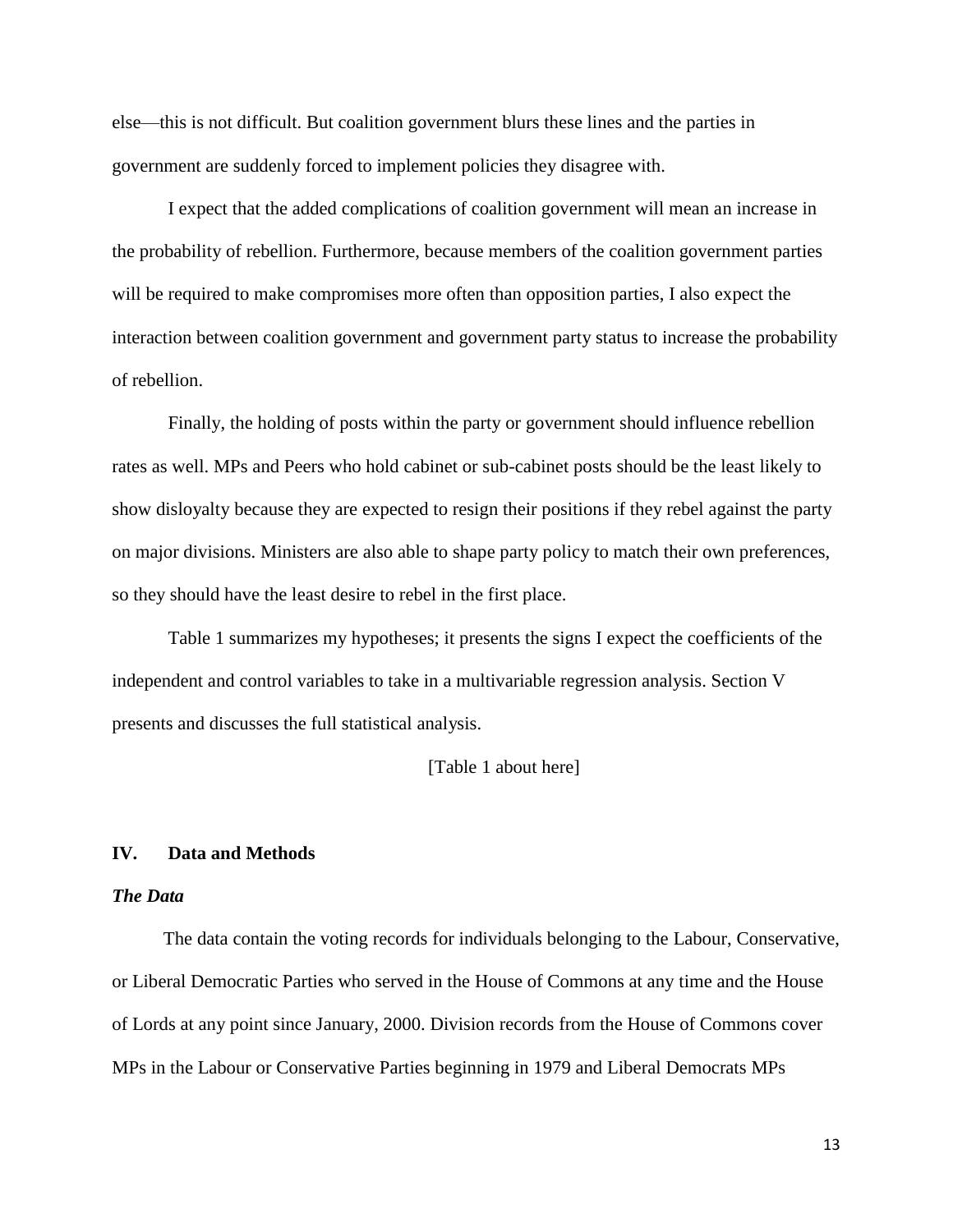beginning in 1992.<sup>8</sup>

 $\overline{\phantom{a}}$ 

The data for the House of Lords begin in January, 2000 and end in November 2012. Before 2000, the large number of Hereditary Peers meant that Conservative Party consistently had a strong majority in the House of Lords.<sup>9</sup> However, in 1999, the Blair government enacted a major reform that removed a majority of Hereditary Peers from the chamber. There has been a fairly even balance between Labour and Conservative Peers since then.<sup>10</sup> If it is true that Peers vote solely based on their opinions, then the Conservative dominance of the House of Lords should not have influenced whether an individual chose to rebel. However, it is not unreasonable to expect that it may have influenced an individual's propensity to be present for a division at all given that Peers are not paid a salary and it is not uncommon for them to have careers outside the chamber.

I use a dummy variable to indicate rebellion (1) or loyalty (0) for each vote cast. I compile the data in three different ways. The first, which I call *Eligible Rebellions*, counts an individual as loyal whenever she did not actively rebel. Thus, I code absence as a vote with the party. The next method, which I call *Voting Rebellions*, counts an individual as loyal only if she votes with her party; I remove any absences from the dataset. For both of these measures, an

<sup>&</sup>lt;sup>8</sup> The Conservative and Labour parties are the two main political parties in British politics. The Liberal Democrats are the largest of the third parties. The Liberal Democrats was founded in 1988, when the Liberal and Social Democratic parties united. Between 1979 and 1992, the two parties never held more than 25 seats combined and in 1979 held only 11 seats.

<sup>9</sup> Hereditary Peers are those who inherit their titles. The Peers in my data are Life Peers. Life Peers are allowed to keep their titles for life but cannot pass them on to heirs.

<sup>&</sup>lt;sup>10</sup> The Liberal Democrats as well as other minor parties in the UK are also represented in the Lords. Peers can also choose to remain unaffiliated, joining the Crossbenches.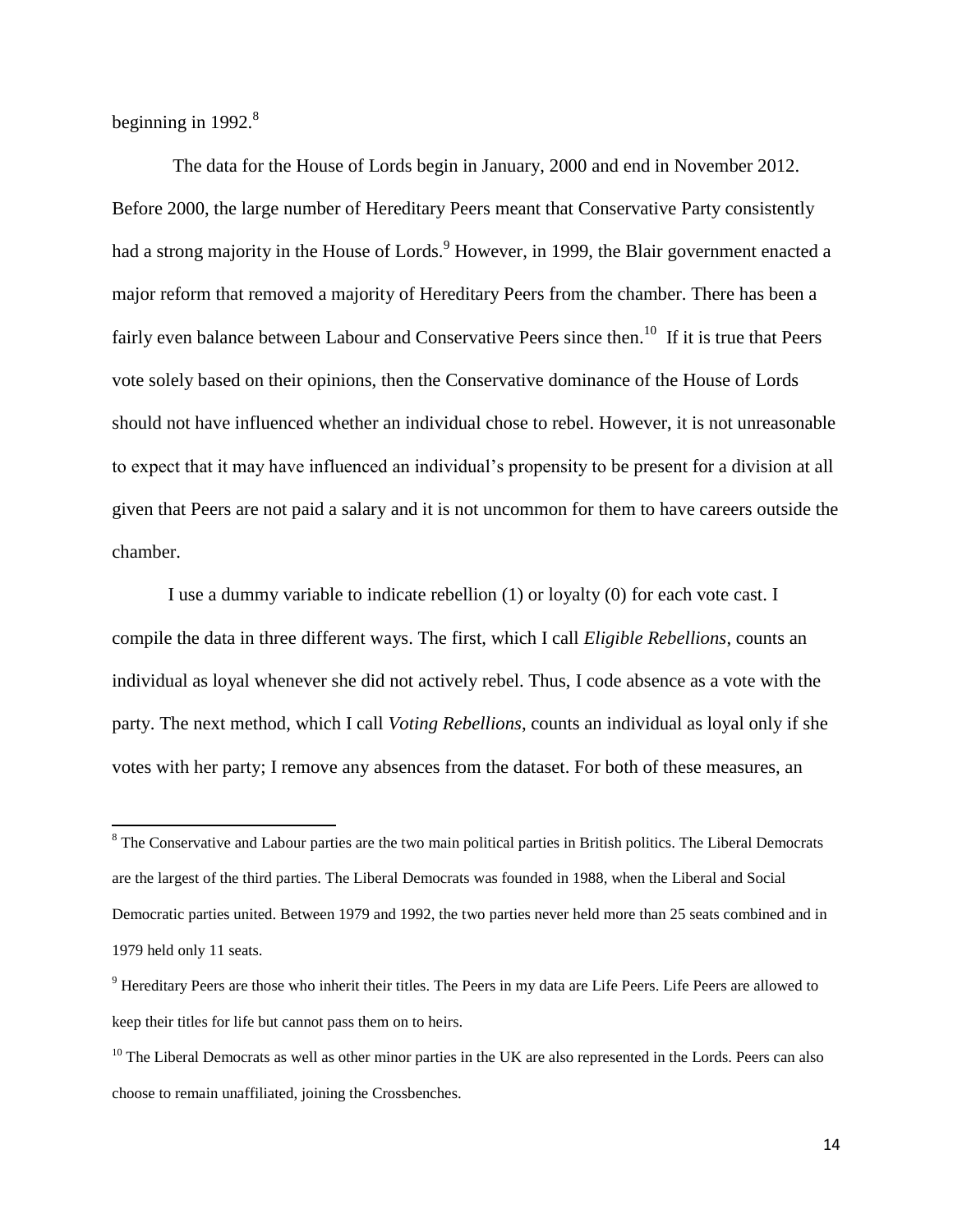individual is coded as rebelling if she voted against the majority of her co-partisans who cast votes in a given division. Finally, *Absence Rebellions* treat absences as rebellions—an individual is only considered to be loyal to her party if she votes with them. Otherwise, she is considered in rebellion. *Eligible Rebellions* cover the entire time period of dataset, 1979 to 2012. *Voting Rebellions* and *Absence Rebellions* begin in 1992.<sup>11</sup>

Coding absences as loyalty (as in *Eligible Rebellions*) or omitting them entirely (as in *Voting Rebellions*) takes a very conservative view of what constitutes a rebellion, while *Absence Rebellions* likely overestimate the true level of rebellion. An absence on an important and highly anticipated division is often construed as a mild form of rebellion, especially in the House of Commons (Jackson, 1968). However, this is clearly not always the case; divisions can come up unexpectedly, ministers and sub-cabinet members may be away from Westminster to fulfill their duties outside the chamber, or an MP or Peer may simply be ill. These three measures of rebellion allow me to measure the full range of possible disloyalty. Because absentee rates are typically higher in the House of Lords, *Eligible Rebellions* give the lowest chance for seeing an increase in rebelliousness after elevation to the Lords, creating a lower bound of sorts. *Voting Rebellions* give a higher rate of rebellion but by removing absences from the dataset, still likely underestimating the true level of rebellion. On the other hand, *Absence Rebellions* show the maximum level of rebellion and the most generous measure of discipline in the House of Commons, creating an upper bound. One Peer I interviewed who served as a party whip in both chambers explained that the challenge in the House of Commons was to get MPs to vote with the

 $\overline{a}$ 

<sup>&</sup>lt;sup>11</sup> Data from 1979 to 1992 come from a dataset published by Philip Norton, division data from 1992-1997 come from the TapiR dataset published by David Firth and Arthur Spelling and the 1997-2012 data come from publicwhip.org. The Norton dataset records only rebellions, while both TapiR and publicwhip code how each individual voted in each division.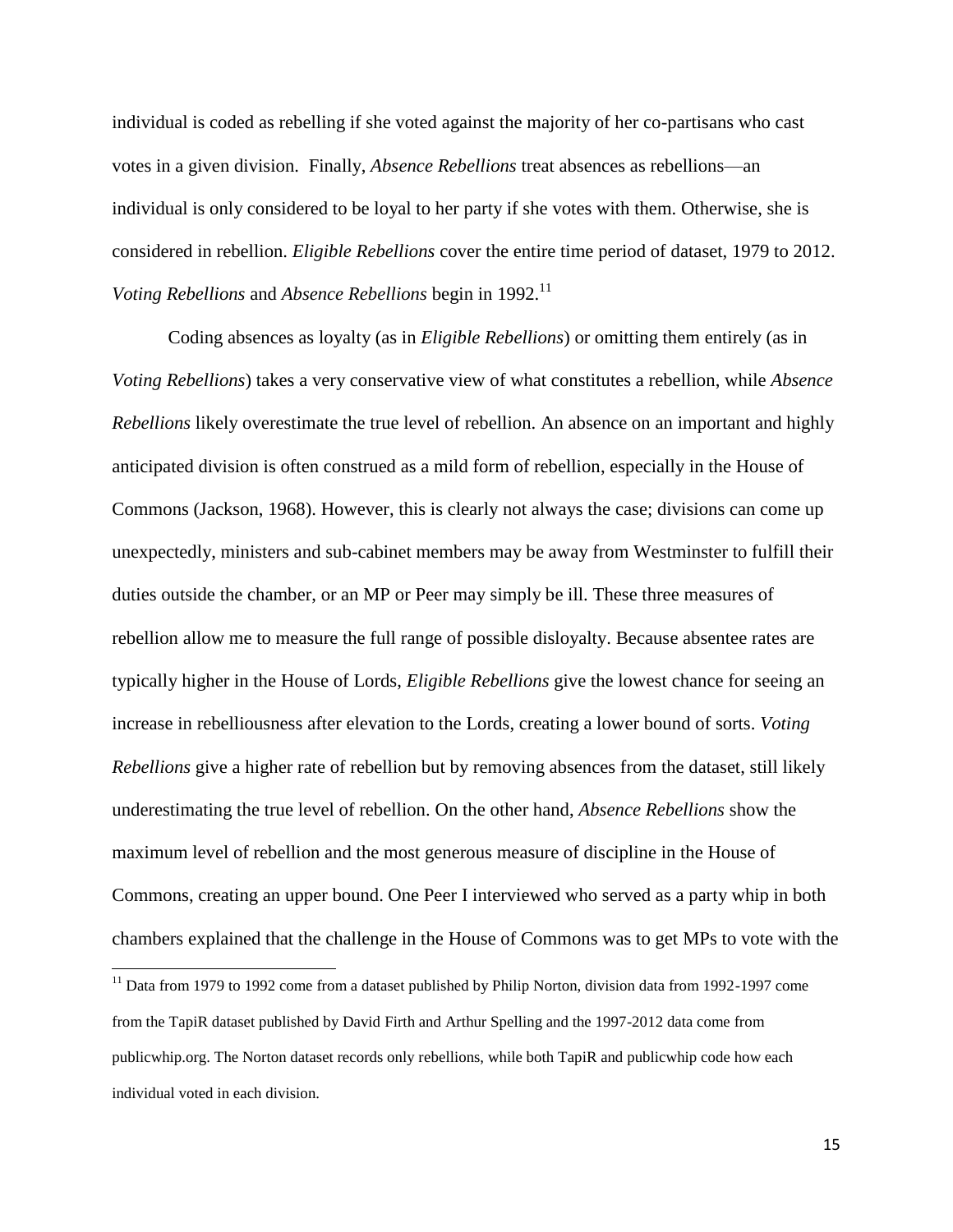party while in the House of Lords his main task was to get Peers to attend at all.

I also include dummy variables for each of the issue areas in my dataset: *Counterterrorism*, *Europe*, and *Social Security*. I decided which issue area each division pertained to by reading the bills and debates associated with each vote in the 33 year span of my data. This information is published in the parliamentary record (Hansard) for each chamber.<sup>12</sup> If a division did not fit one of the chosen issue areas, I excluded it.

The *Government* variable takes the value 1 when an MP or Peer belonged to the party or parties in government at the time of the vote.<sup>13</sup> Similarly, the *Coalition* variable indicates whether the government was a coalition as opposed to single-party majority (for now, this is an indicator variable for the current Cameron government alone). It is coded as 1 for both opposition and government parties when more than one party holds seats in the cabinet.

I also include biographical information for the 195 individuals in my dataset, which I collected and coded from the House of Lords website. These data include the dates each individual served in each chamber, the party or parties they belonged to, and information on their career paths in both the House of Lords and the House of Commons.

An individual was coded as a *Minister* if she held a position that required attendance at cabinet meetings or if served as the Speaker of the House of Commons or as the Lord Speaker at the time of each division. If an opposition MP or Peer was the shadow of one of these cabinet members (for example, the Shadow Home Secretary) or the leader of their party, they were coded as holding a cabinet position. I classified an individual as being in the *Sub-Cabinet* if, at

l

 $12$  See appendix for a more detailed explanation of my coding scheme.

<sup>&</sup>lt;sup>13</sup> The Conservative Party was in government from 1979 to 1997, the Labour Party from 1997 to 2010, and the Conservative and Liberal Democrat Parties have been in coalition government since 2010.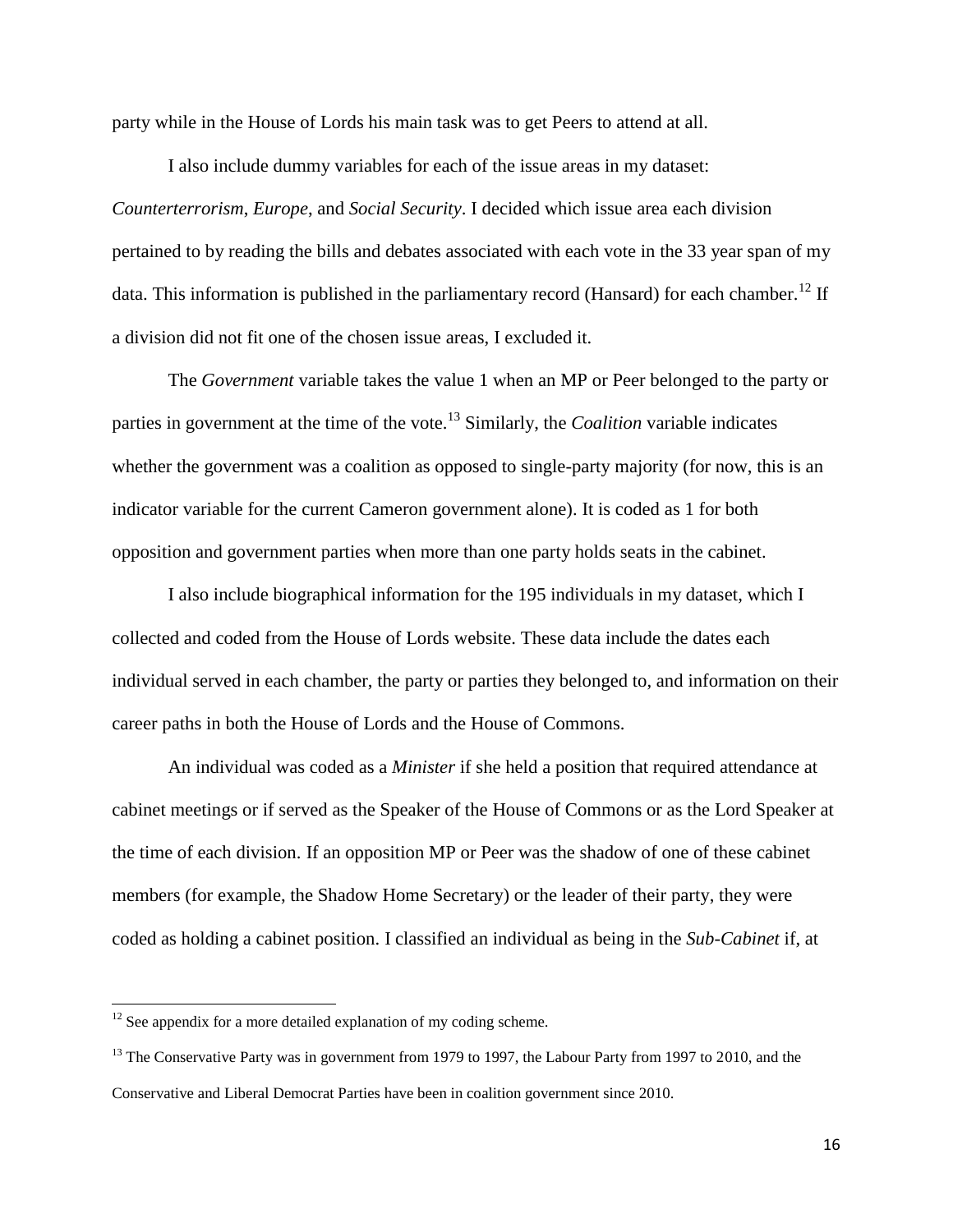the time of the vote, she held a position associated with a ministry, shadow ministry, or the offices of the party whips or Speakers of either chamber but were not required to attend cabinet meetings.

The published biographical information typically includes only the years an MP or Peer held her positions in either the cabinet (as a minister or shadow minister) or the sub-cabinet, rather than precise start and end dates. I therefore coded individuals who started a position during an election year as holding it from the election date. Similarly, I coded individuals who left a position during an election year as holding it up until the day of the election. If an individual started or left a position during a year in which there was no general election, I coded them as having the position for the entire year. Once an individual no longer held their position, they were no longer coded as belonging to the cabinet or sub-cabinet.

#### *Descriptive Statistics*

 $\overline{\phantom{a}}$ 

Table 2 shows the *Voting Rebellion* (where absences are removed) rates of each chamber as a whole.<sup>14</sup> It shows that rebellion is rare in both chambers, and party-line voting is therefore by far the norm. Table 3 shows the *Eligible Rebellions* (where absence equals loyalty) by individuals belonging to the Labour, Conservative, and Liberal Democratic Parties who have served as both MPs and Peers. Table 4 shows *Voting Rebellions* for the same group. The tables show that all told, rebellion is remarkably rare in both chambers but as a group, these individuals appear more likely to rebel after elevation to the House of Lords (0.571% vs. 0.979% for *Eligible Rebellions* and 1.135% vs. 1.865% for *Voting Rebellions*) than they were while serving in the House of Commons.

While rebellions are relatively rare, absences are not. Table 5 shows *Absence Rebellions*  where absences are treated as disloyalty. MPs either voted against their party or refrained from

 $14$  This includes MPs and Peers who have not served in both chambers.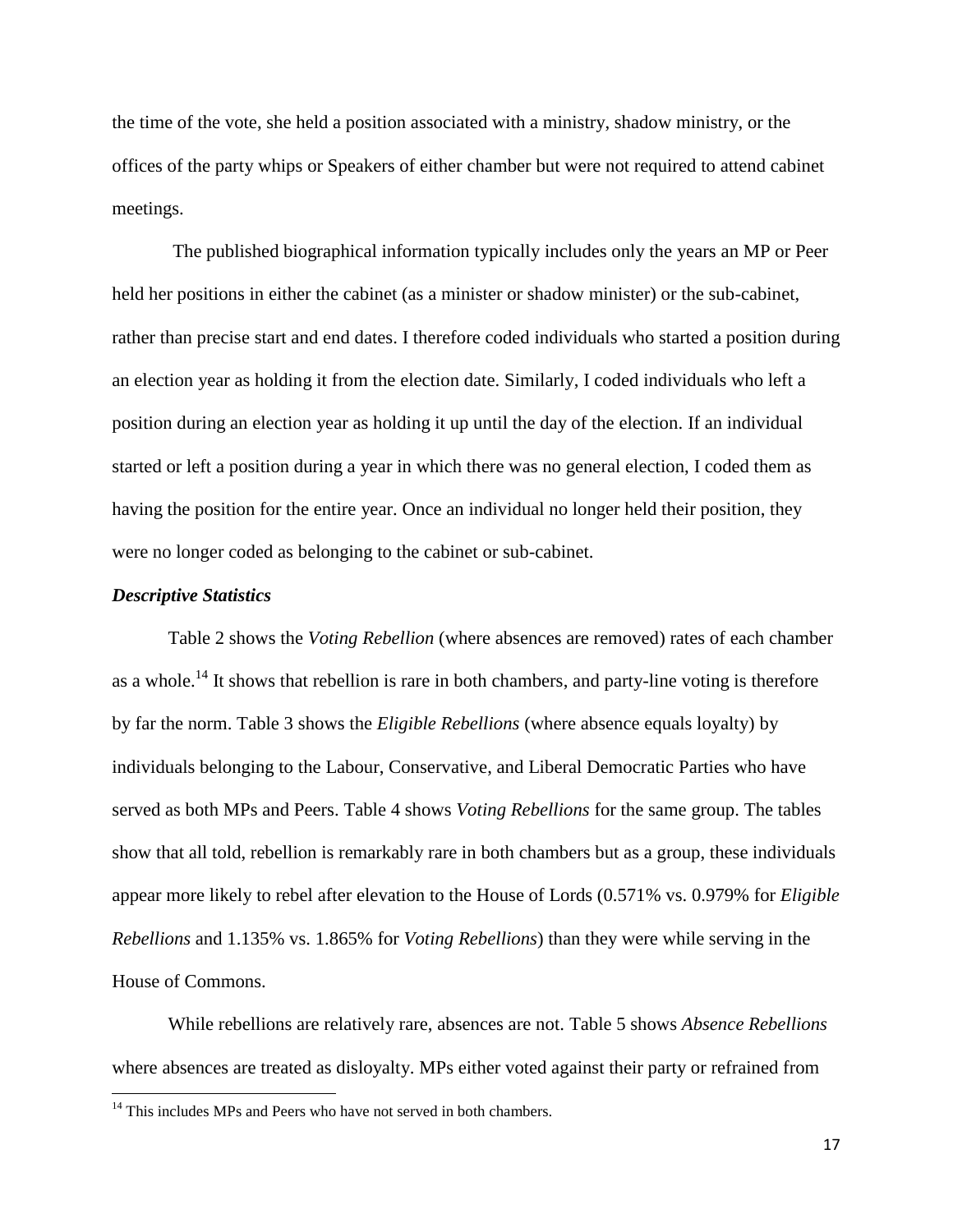voting at all 36.03 percent of the time while for Peers, this figure reaches more than half of all possible votes, 50.19 percent. Many of the absences in the House of Commons, 18 percent, come from the fact that cabinet members are often absent from divisions because they have to fulfill numerous duties away from Westminster. Since Cabinet ministers are drawn almost exclusively from the Commons,<sup>15</sup> this significantly contributes to MP absence rates. However, the same cannot be said for the House of Lords.

### [Tables 2-5 about here]

One might suspect that the decision to focus on individuals who have served in both chambers introduces a selection bias, in that the behavior of these people is systematically different from the behavior of those who have served only in the House of Commons or only in the House of Lords, but not both. This is not an unreasonable suspicion; party leaders are likely more inclined to promote the most loyal MPs to the unaccountable, life-long appointment that is a seat in the House of Lords, and to pass over those who required discipline during their careers as MPs. However, because former ministers and shadow ministers are significantly more likely to be promoted to the House of Lords, this group is also the most likely to show the patterns that would distinguish cohesion from discipline because ministers are often subject to the highest levels of disciplinary pressure. As previously mentioned, ministers and shadow ministers typically must resign their positions when they rebel on a major policy issues. Thus, they have the most incentive to remain loyal. On the other hand, when these former MPs move into the House of Lords they can vote as they wish without fear of political retribution. Nonetheless, since those promoted are also the most likely to be like-minded, I present a very conservative test

 $\overline{\phantom{a}}$ 

<sup>&</sup>lt;sup>15</sup> There are by necessity certain cabinet positions that must be fulfilled by a Peer, including Speaker of the House of Lords and Chief Whip in the House of Lords.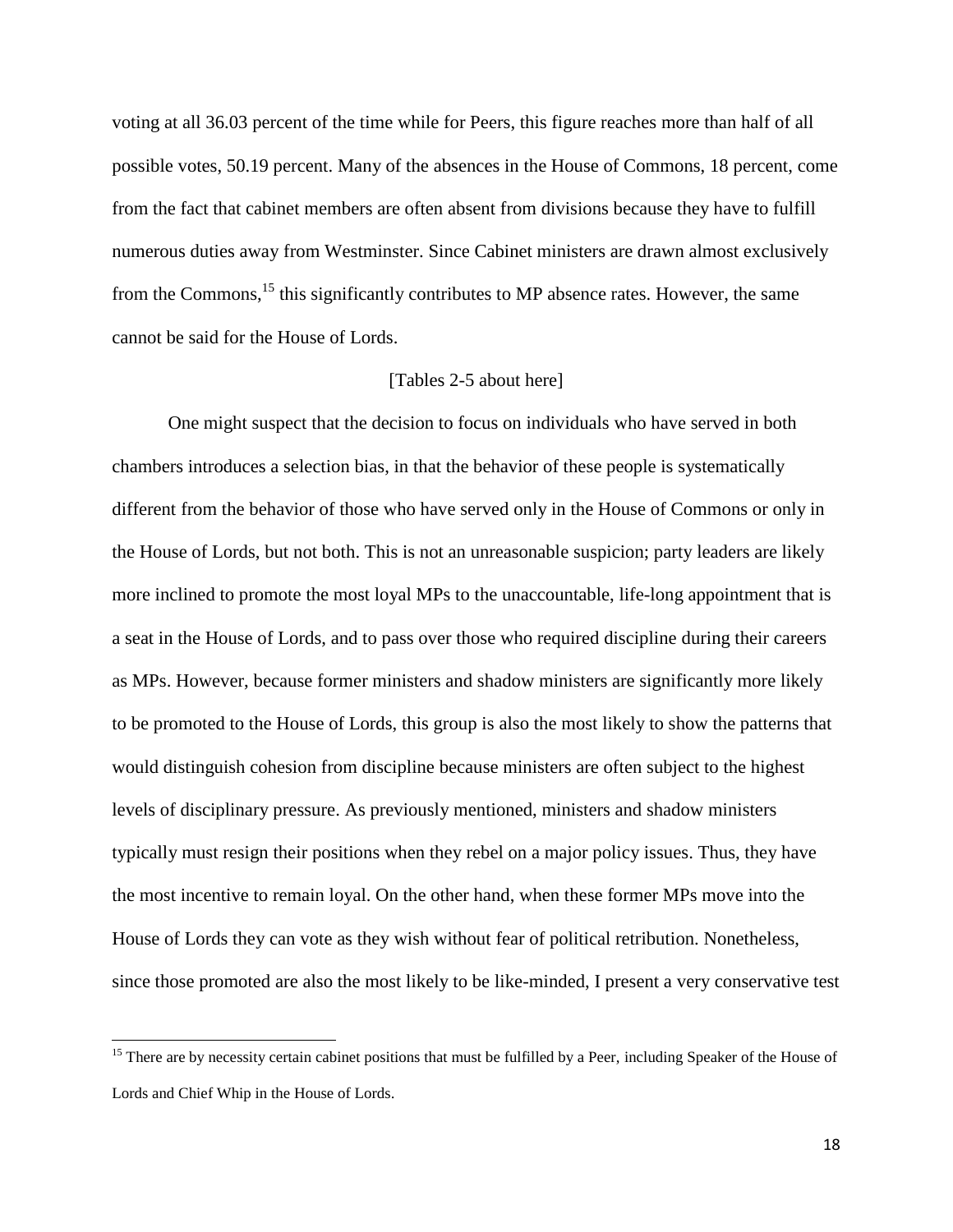of the importance of discipline in the House of Commons

Table 6 compares the *Voting Rebellion* rates of the each chamber as a whole as well as only those who have taken seats in both chambers. Individuals who are promoted to the House of Lords are less rebellious in the House of Commons than other MPs (1.135% vs. 1.433%). On the other hand, after elevation, they are marginally more rebellious than other Peers (1.865% vs. 1.722%). There therefore appears to be a selection effect that is consistent with the idea that potential advancement to the House of Lords can be used to discipline MPs, and makes it less likely that I will find evidence of discipline.

[Table 6 about here]

# **V. Analysis and Discussion**

I use a probability linear model (PLM) to analyze of the changes in voting behavior as an individual moves from the disciplined House of Commons to the undisciplined House of Lords. PLM produces similar results to those of a logistic regression over the probabilities of rebellion we observe, which are quite small in both chambers. The PLM method is also preferable in this case because, as a variant of the ordinary least squares method, interpreting the coefficients is straightforward; they represent the changes in the probability that the dependent variable (rebellion) equals 1 for each unit increase in the independent variable. In all of the regressions I present, I use person fixed effects. This allows me to keep individual characteristics and ideologies constant.

Table 7 shows the results of the most basic model, with only membership in the House of Lords and person fixed effects as independent variables. For every measure of rebellion, the *Lords* coefficient is positive and highly significant. This means that any given individual is more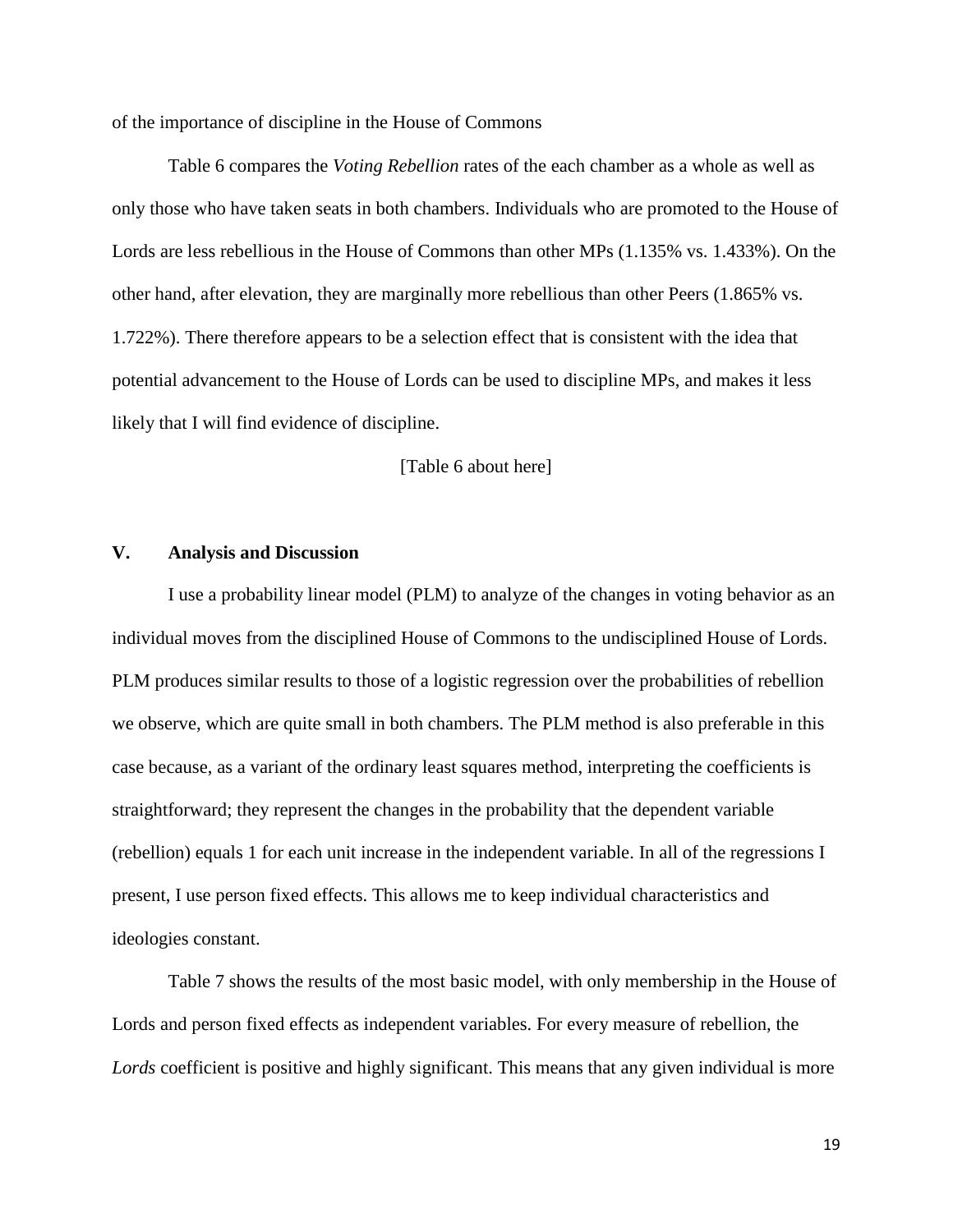likely to rebel after she is freed from discipline. Looking first at *Eligible Rebellions* and *Voting Rebellions*, the move from the House of Commons to the House of Lords increases an individual's total likelihood of rebellion by between 0.37 and 0.62 percent. This may not seem like very much, but when we consider that the overall rebellion rate in each chamber never exceeds 2%, these increases in levels of disloyalty are actually quite substantial. *Absence Rebellions* also show a significant increase. The likelihood of rebellion or absence increases by 7.65 percent after entering the House of Lords. The overall *Absence Rebellion* rate in the House of Lords is 50.19 percent so once again, this increase in the probability of rebellion is relatively large.

#### [Table 7 about here]

For the rest of the analysis I focus on *Voting Rebellions*, which remove absences from the data. While not as conservative a measure of disloyalty as *Eligible Rebellions*, which treat absences as loyalty, it is not as generous a measure as *Absence Rebellions,* which treat absences as rebellions. The models in Table 8 include several sets of control variables to account for factors that may influence the level of rebellion that parties are willing or able to allow.

#### [Table 8 about here]

I first control for the issue area of the vote. Though the subject of the division does influence overall rebellion rates, the *Lords* coefficient remains significant and positive and actually increases relative to the baseline model in Table 7.

Next, I control for government status. The results contradict the traditional hypothesis that government MPs should be less likely to rebel. Instead, the individuals in my dataset are 1% more likely overall to rebel. This is surprising, but it may be heavily influenced by the current coalition government. Because the coalition government in Britain was the result of the most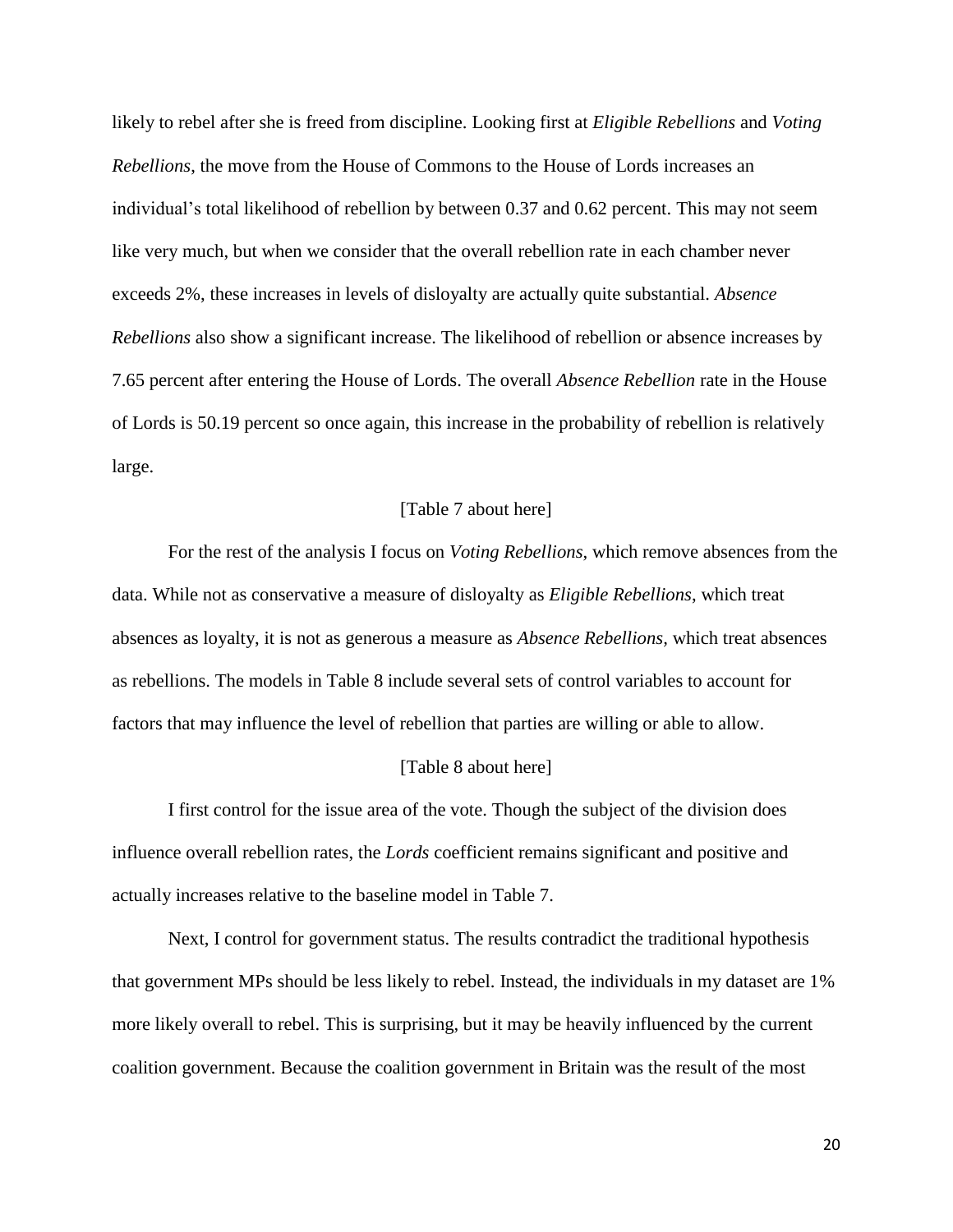recent election, and because my data set is limited to politicians who have served in both chambers, all of the MP votes in my dataset took place during single-party governments. <sup>16</sup> Therefore, the only data I have during the coalition period is from the House of Lords. This most likely also inflates the *Coalition* and *Coalition\*Government* coefficients in model 3 of Table 8, because the Conservative and Liberal Democrat leaders do not have the disciplinary tools to induce loyalty among their Peers. Nonetheless, the Conservative and Liberal Democrat Peers in my dataset are 3.8 percent more likely to rebel during the period of coalition government—more than twice the average rebellion rate in the House of Lords. These controls also remove the significant positive effect of government status on the probability of rebellion, though they do not cause the coefficient to reverse sign.

A recent example of these problems within the parties in coalition government is the issue of tuition fees. During the 2010 general election campaign, the Liberal Democrat manifesto promised to eliminate tuition fees for university students. However, after less than a year, the government tripled tuition fees in England and Wales (Griffiths, 2011). Although there were many Liberal Democrat MPs who defied the whip and voted against the proposal, enough remained loyal to allow the measure to pass. In contrast, many Liberal Democrat Peers spoke *against* the measure in the Lords, and either voted against the bill or simply absented themselves.

Another interesting result of this specification is that the coefficient for the *Lords* variable becomes statistically insignificant. Thus, from 2000 to 2010, when the Labour party was the only party in government, an individual would be no more likely to rebel in the House of Lords than

l

<sup>&</sup>lt;sup>16</sup> Former MPs are most often take seats in the House of Lords in the months following a general election. Because there has been no general election since 2010, MPs that have served under the coalition government have not yet had the opportunity to enter the House of Lords.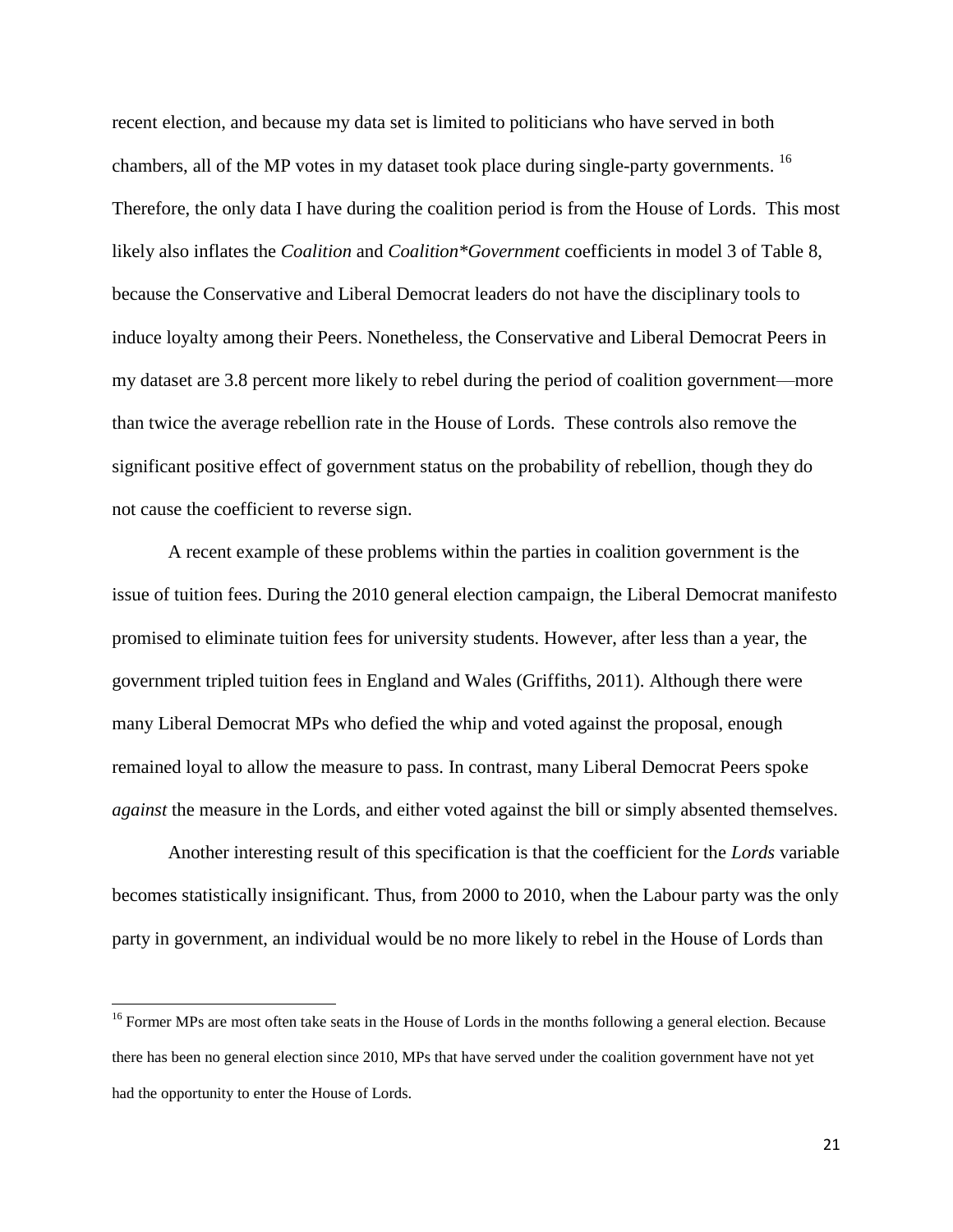the House of Commons. Because single party majority governments can often enact their most favored agenda while parties in coalitions must compromise, the results show a governmentparty Peer to be more likely to rebel only when her party deviates from its political platform. This implies that the individuals in my dataset behave loyally in the House of Lords despite the removal of discipline, and only increase their rates of rebellion when their parties ask them to support coalition compromises instead of traditional party policy platforms.

Finally, I control for an individual's status as a cabinet or sub-cabinet member. As expected, those who hold positions in the party hierarchy are substantially less likely to be disloyal. The effect of moving to the House of Lords, however, becomes statistically indistinguishable from zero.

Only 7.6 percent of my data from the House of Lords comes from ministers or subcabinet members, while 50.55 percent of the House of Commons votes are by MPs in the cabinet or sub-cabinet (see Table 9). This, combined with the small and insignificant results of House of Lords membership in model 4 of Table 8, implies that the differences we observe for individuals as they move from the House of Commons to the House of Lords is not the result of the change in chambers per se, but instead the result of moving from cabinet or sub-cabinet positions within the party to the backbenches. Nonetheless, I argue that this shows that prospects for advancement (either to the cabinet for those currently in the sub-cabinet or to a Peerage for current ministers) are effective disciplinary tools, serving to repress an individual's propensity to rebel.

### [Table 9 about here]

### **VI. Conclusion**

# *Cohesion is clearly strong…*

The results suggest that partisan cohesion in the United Kingdom is extremely high for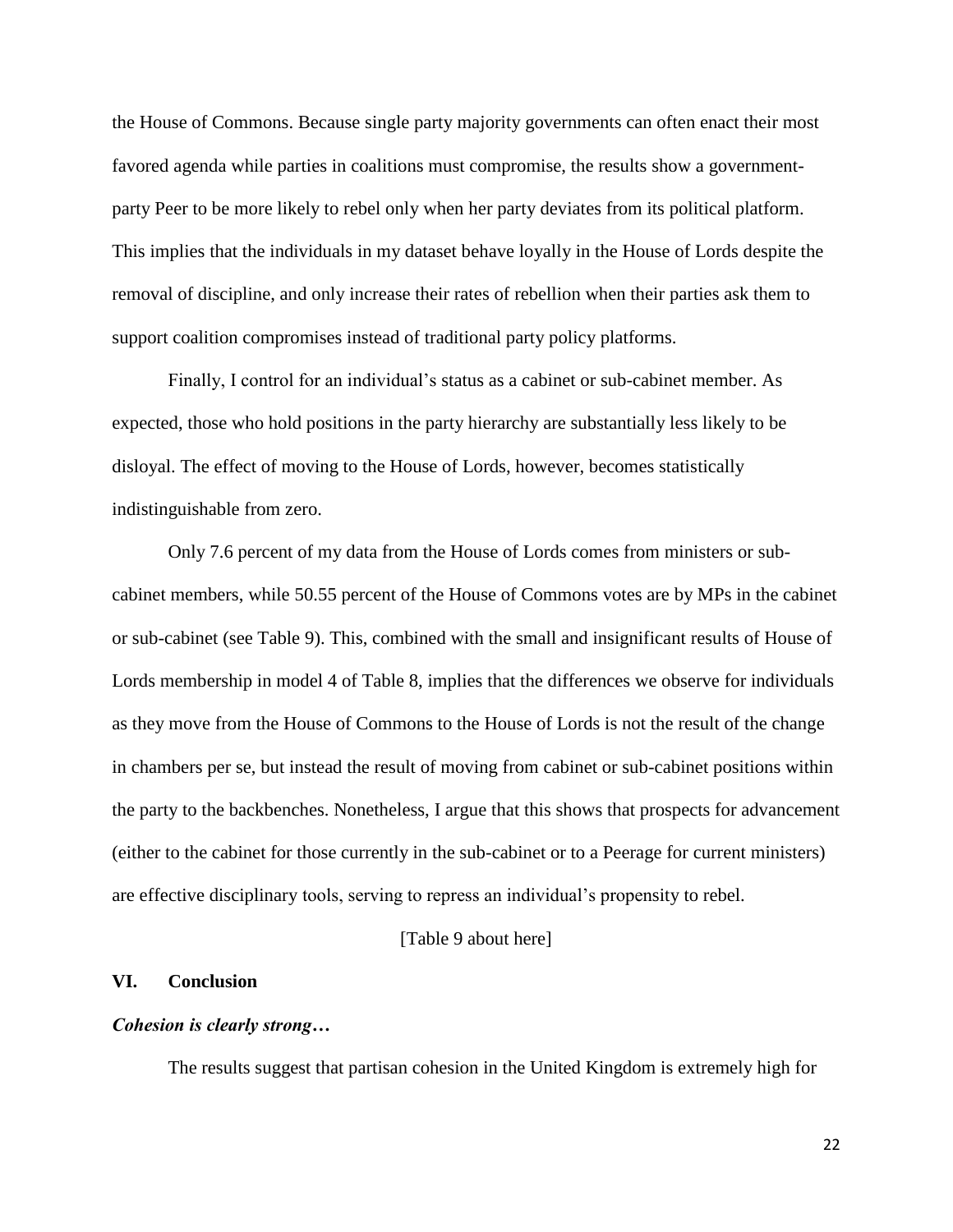several reasons. First, the low probability of rebellion, even in the "discipline-free" House of Lords, shows that shared preferences are often sufficient to maintain consistent party-line voting. Second, changes in the rates of party-line voting seem to be driven mainly by either participation in the cabinet or sub-cabinet, or the coalition status of the government, rather than the chamber an individual sits in.

The low levels of rebellion in the House of Lords show an important implication of this project; it is possible to maintain a strongly loyal group within a legislative body with neither institutional nor coercive measures to enforce it. This seems to support Krehbiel's view of political parties as groups of individuals who agree with each other. On the other hand, the time an individual spends in the House of Commons can be viewed as a decades-long interview, which allows party leaders to ensure they only choose candidates for promotion who need little convincing to back party policy.

There are, of course, several alternative if largely untestable factors that could explain the patterns we observe. The party leadership in the House of Commons might decide that some divisions are unimportant from either an issue or saliency standpoint and therefore not worth making disciplinary threats to enforce loyalty. In these instances, there is probably an implicit direction the party whips urge an MP to vote, even if they do not intend to enforce their suggestions with consequences.<sup>17</sup> Similarly, the party leadership may realize that attempting to control all MPs all of the time will be impossible and will accept a need to choose their ideological battles. Thus, there may be some small base level of rebellion for each individual that they accept will occur; the tools in the disciplinary arsenal will only be deployed when an MP's

 $\overline{\phantom{a}}$ 

 $17$  This is as opposed to free votes, in which the party has no official position. Typically, free votes are called on matters of conscience—policies that govern moral issues such as abortion or the death penalty.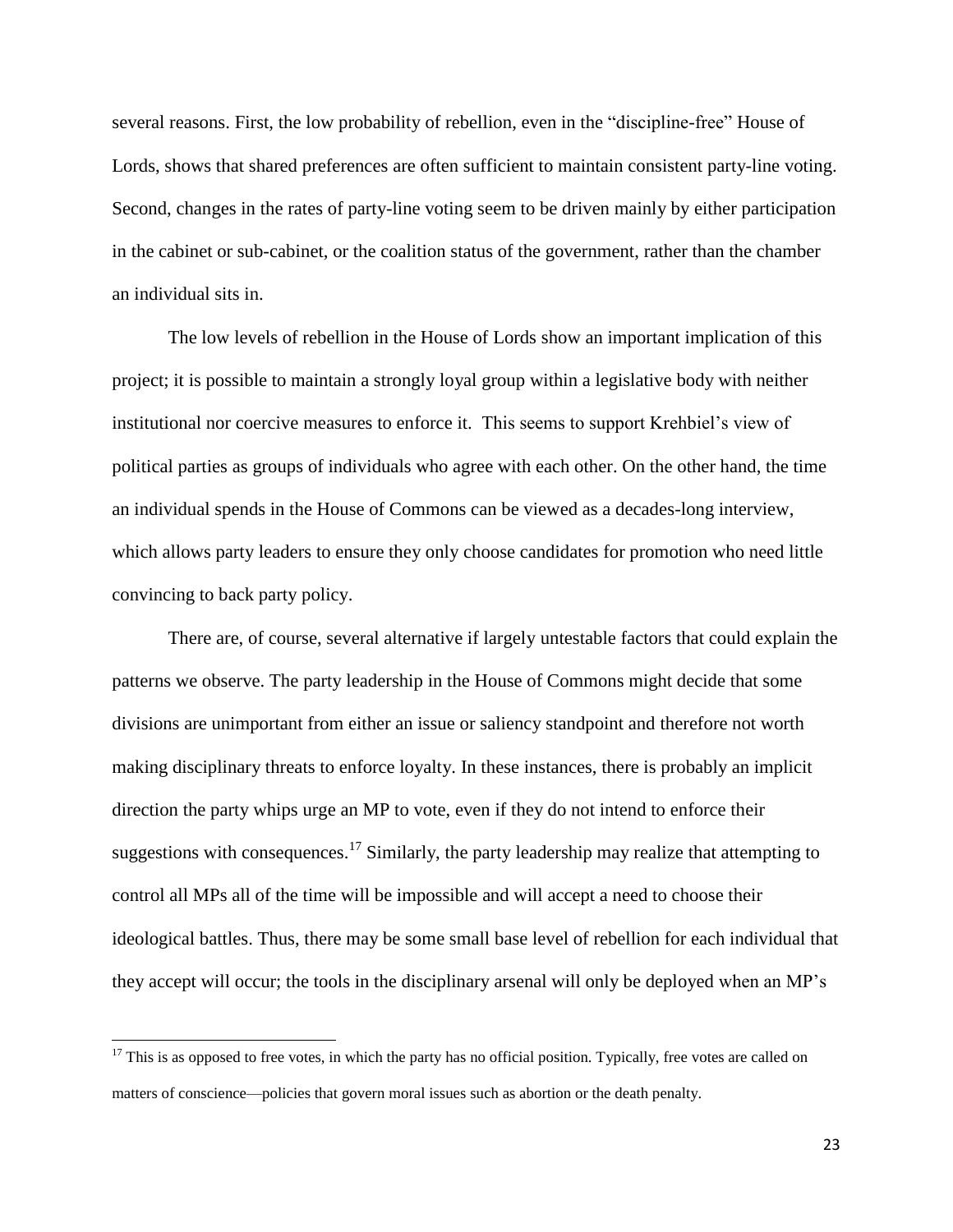rebellion rate starts to exceed this amount. Leaders would certainly be aware of which MPs they have to discipline the least and may only promote those individuals to the cabinet positions and the House of Lords. If this is true, it should be no surprise that we should see little difference in the probability of rebellion for the same person in the Commons and the Lords—only the true believers get elevated.

It is also possible that the only individuals who are willing to accept Peerages are those who strongly support their party and therefore are highly cohesive with their co-partisans. Serving as a Peer has opportunity costs; there is no salary associated with the position (Rogers and Walters,  $2004$ .<sup>18</sup> The levels of experience and expertise typical of former MPs appointed to the House of Lords could certainly prove lucrative in the private sector or on the lecture circuit. Taking a seat in the House of Lords, therefore, may prove to be more hassle than it is worth. Even if these retiring MPs do decide take a seat, they are likely to be absent quite often. Furthermore, the level of influence an individual has as a Peer is significantly reduced as compared to being a cabinet member, or senior MP. It is therefore likely that there is a second selection effect, where only those who feel strongly cohesive with their parties are willing to take seats in the House of Lords and then be willing to make the effort to show up and vote.

### *… but cohesion can fail*

 $\overline{\phantom{a}}$ 

The results show that a Peer whose party is participating in a coalition government is much more likely to rebel against her party than any other politician. This suggests that cohesion holds only as long as each political party stays true to its party platform while in government. When compromises on policy are necessitated by multi-party government, intraparty cohesion is

 $18$  The few ministers that sit in the Lords are awarded a salary by the relevant government department, but the level of daily allowances they are allowed to claim is decreased.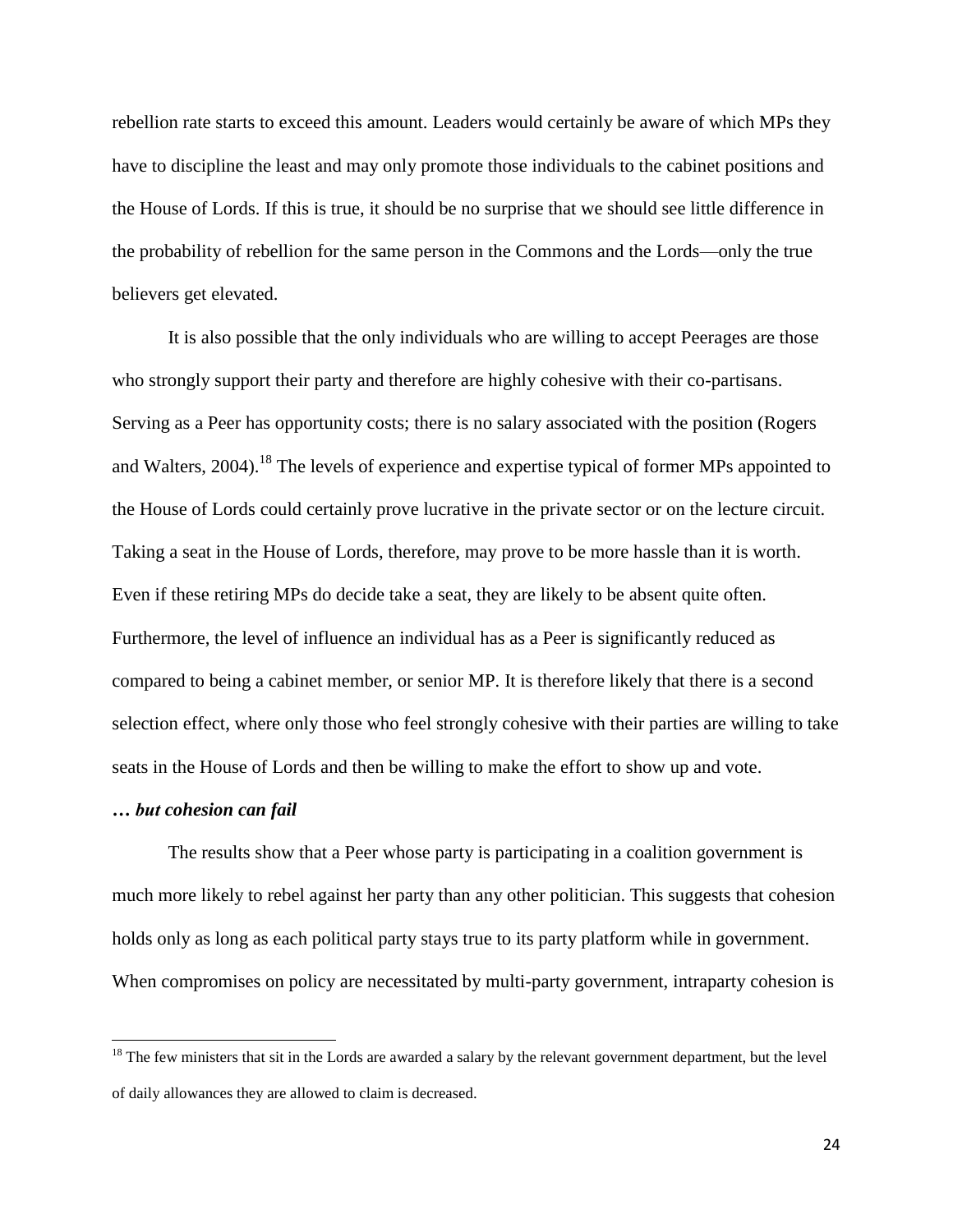no longer sufficient to maintain consistent party-line voting. Discipline can then be imposed in the House of Commons, but not in the House of Lords.

### *Next Steps*

Unfortunately, as of the writing of this paper, there are no Peers who served as MPs under a coalition government. This makes it impossible at the present time to compare how the same person acts under coalition government while both subjected to and freed from discipline. Many political commentators in Great Britain believe that coalition governments will become more common in the future. If this proves to be the case, the next decade should see enough MPs elevated to the House of Lords to allow for a more thorough analysis.

There may also be some bias in my dataset because *Voting Rebellion* and *Absence Rebellion* data are only available from 1992. For Conservative Peers particularly, this means I often do not have data that span an MP's entire career. Instead, the data I have at times covers only the periods where an individual was either a minister in the House of Commons, or a backbench Peer in the House of Lords. In the future, it would be beneficial to collect data on the entire time these individuals were in the House of Commons. I would also like to collect parliamentary career data on all MPs and Peers in the British Parliament. This would allow me to determine how large the selection effect might be in determining who gets elevated to the House of Lords.

Another interesting step would be to remove the British equivalent of what Cox and McCubbins (2007) term "motherhood and apple pie votes"—votes on uncontroversial and relatively mundane issues. Keeping these in the data essentially equate indifference with loyalty, making rebellion look that much more unusual. This problem is mitigated to a certain extent in my paper because I choose to focus only on specific issue areas but a more narrow focus on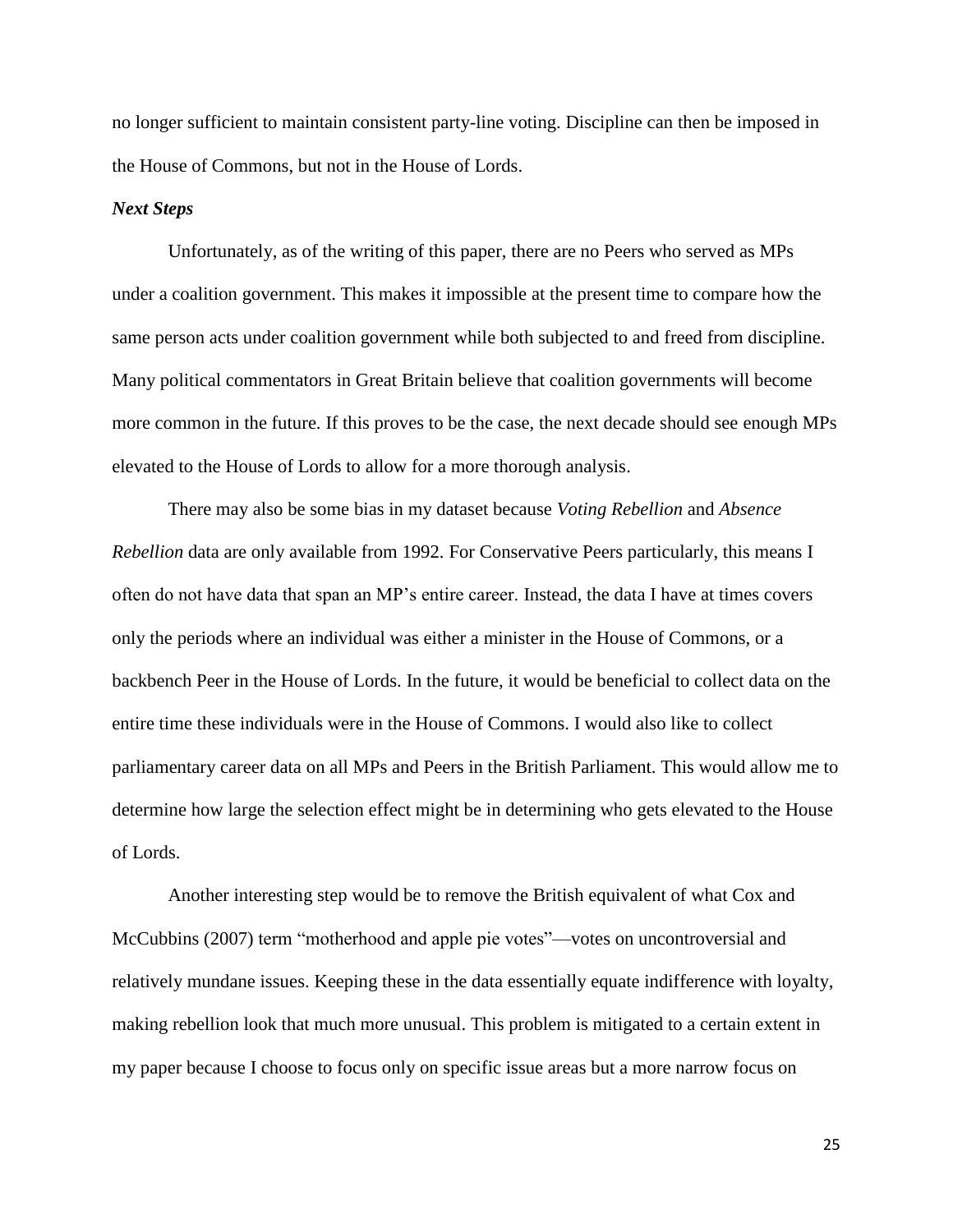divisions that are politically salient would provide a clearer picture of the relative frequency of rebellion and loyalty in each chamber.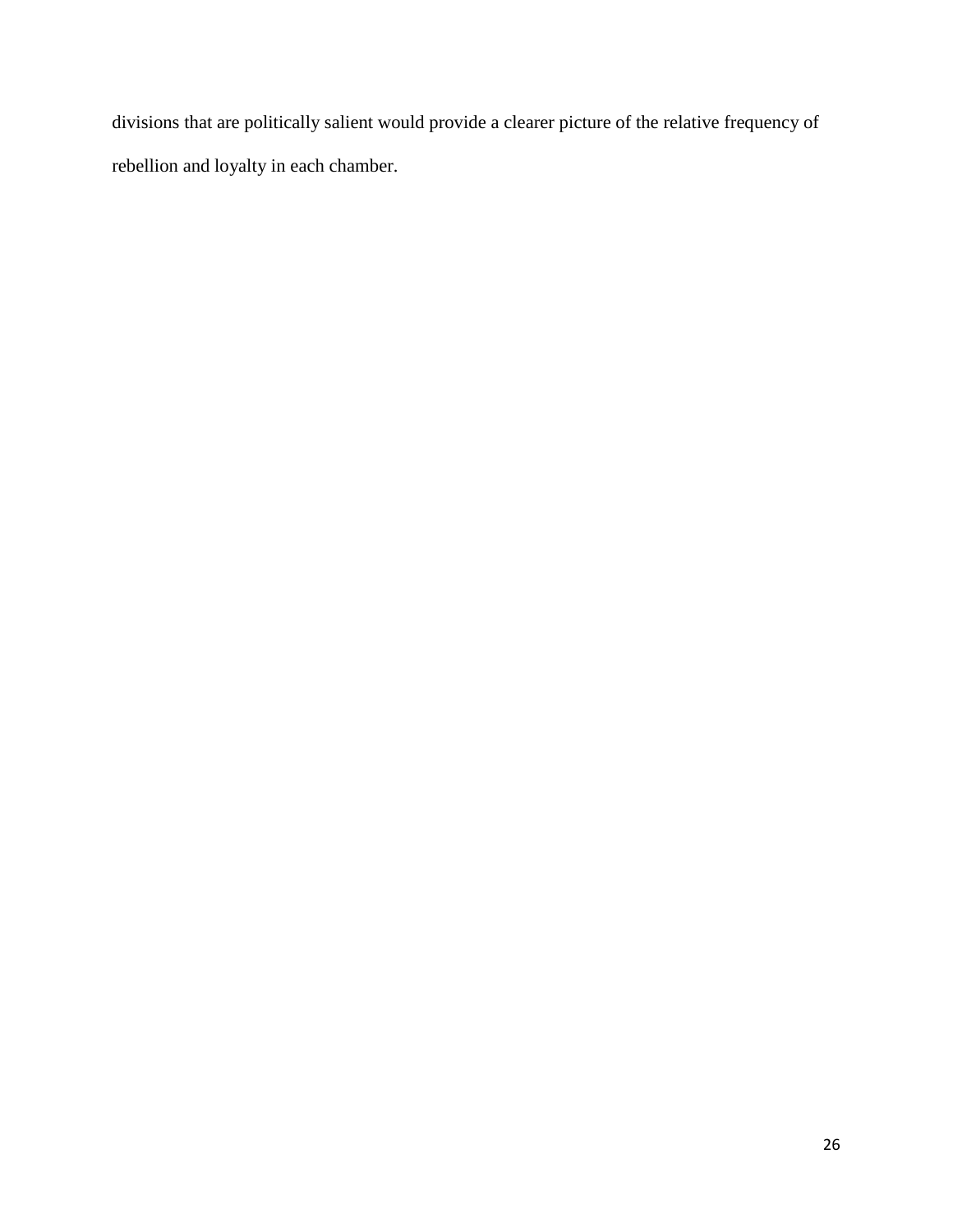### **Appendix 1: Issue Coding Scheme**

I used the following key phrases to code the issue areas of the divisions in my dataset: European Community, European Union, European Elections, the Common Agricultural Policy, or the Common Fisheries Policy, counter-terrorism, terrorism, social security, and pensions

The parliamentary records (Hansards) are divided into sections and sub-sections for each day. The sub-sections typically have titles regarding the subject of debate. If any of the key phrases appeared in the title of the sub-section, I coded all divisions included within it as pertaining to the relevant issue area. For example, on February 14, 1984, there were 5 divisions in the subsection of the Commons Sitting portion of the Hansard titled "Social Security". All five of these divisions were included in my dataset under the social security and pensions issue area.

Divisions were also included if any of the key phrases appeared in the proposal being voted on. For example, the proposal associated with division No. 106 on March 24, 2004 was "That this House takes note of European Union Document No. 15388/03, draft Regulation.." I therefore included it in the European Union issue area. Similarly, if amendments being voted on included any of the key words, I also included them.

Finally, I examined the debates that occurred in the chamber before each division. If one of the key phrases was mentioned by more than three different individuals, it was included. This most often applied to counterterrorism divisions. Often these divisions were part of debates on emergency legislation in Northern Ireland.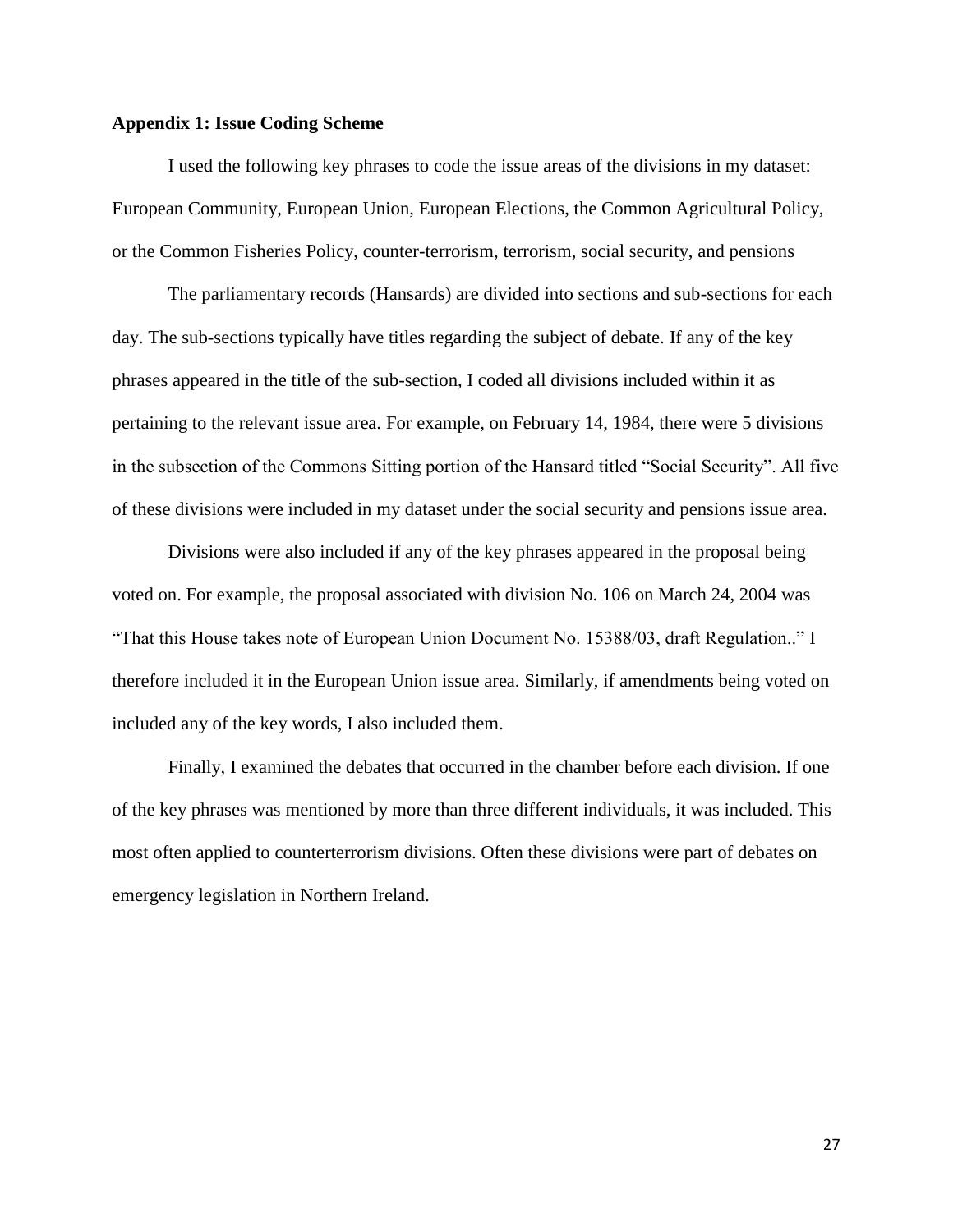# **Bibliography**

- Baker, David, et. al. 1999. "Backbenchers with Attitude: A Seismic Study of the Conservative Party and Dissent on Europe." In *Party Discipline and Parliamentary Government*, eds. Bowler, Shaun, David M. Farrell, and Richard S. Katz. Columbus: Ohio State University Press, 72-98
- Bowler, Shaun. David M. Farrell, and Richard S. Katz. 1999. "Party Cohesion, Party Discipline, and Parliaments." *Party Discipline and Parliamentary Government*, eds. Bowler, Shaun. David M. Farrell, and Richard S. Katz. Columbus: Ohio State University Press, 3-22.
- Cain, Bruce, John Ferejohn, and Morris Firoina. 1987. *The Personal Vote: Constituency Service and Electoral Independence*. Cambridge: Harvard University Press.

Cox, Gary W. 1987. *The Efficient Secret*. Cambridge: Cambridge University Press.

- Cox, Gary W. and Mathew D. McCubbins. 2007. *Legislative Leviathan: Party Government in*  the House. 2<sup>nd</sup> edition. Cambridge: Cambridge University Press.
- Crowe, Edward. 1986. "The Web of Authority: Party Loyalty and Social Control in the British House of Commons." *Legislative Studies Quarterly* 11(2): 161-185.

Downs, Anthony. 1957. *An Economic Theory of Democracy.* New York: Harper and Row.

Fenno, Richard F. Jr. 1973. *Congressmen in Committees.* Boston: Little, Brown.

Firth, D and Spirling, A. 2003. *Divisions of the United Kingdom House of Commons, from 1992 to 2003 and beyond.* At http://www.warwick.ac.uk/go/tapir/firth-spirling.pdf.

Flynn, Paul. 2012. *How to be an MP.* London: Biteback Publishing.

Griffiths, Simon. 2011. "The Con-Lib Agenda in Education: Learning the Hard Way:" In *The Cameron-Clegg Government: Coalition Politics in an Age of Austerity*, eds. Simon Lee and Matt Beech. New York: Palgrave MacMillan, 75-88.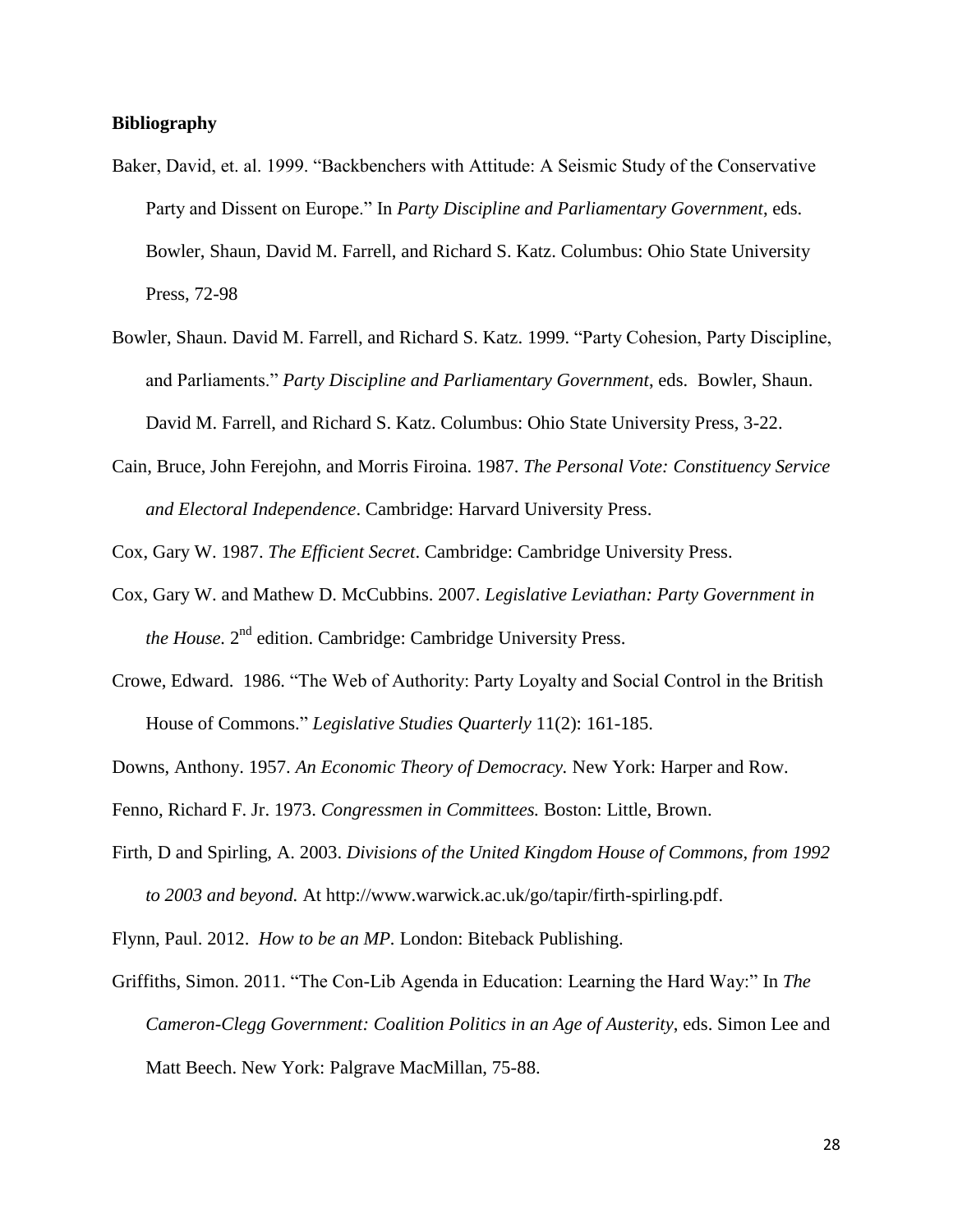- Hazan, Reuven. 2003. "Does Cohesion Equal Discipline? Towards a Conceptual Delineation." *Journal of Legislative Studies* 9(4): 1-11.
- Hazan, Reuven and Gideon Rahat. 2010. *Democracy Within Parties.* Oxford: Oxford University Press.
- Huber, John D. 1996. "The Vote of Confidence in Parliamentary Democracies." *American Political Science Review* 90.2: 269-282.
- Jackson, Robert J. 1968. *Rebels and Whips: An Analysis of Dissention, Discipline and Cohesion in British Political Parties.* New York: St. Martin's Press.
- Kiewiet, D. Roderick and Mathew D. McCubbins. 1991. *The Logic of Delegation.* Chicago: University of Chicago Press.
- King, Anthony. 1981. "The Rise of the Career Politician in Britain and its Consequences." *British Journal of Political Science* 11: 249-285.
- Krehbiel, Keith. 1993."Where's the Party?" *British Journal of Political Science* 23(2): 235-266.
- Mayhew, David R. 1974. *Congress: The Electoral Connection*. New Haven: Yale University Press.
- Norton, P., October 1998. *Dissension in the House of Commons, 1979-1992* [computer file]. Colchester, Essex: UK Data Archive [distributor],. SN: 3929 http://dx.doi.org/10.5255/UKDA-SN-3929-1
- Norton, Philip. 2003. "Cohesion without Discipline: Party Voting in the House of Lords." *Journal of Legislative Studies* 9(4): 57-72.
- Ostrogorski, Moisei. 1908. *Democracy and the Organization of Political Parties*. Trans. Fredrick Clarke. Vol. 1. London: Macmillan.

Ozbudun, Ergun. 1970. *Party Cohesion in Western Democracies: A Causal Analysis.* Beverly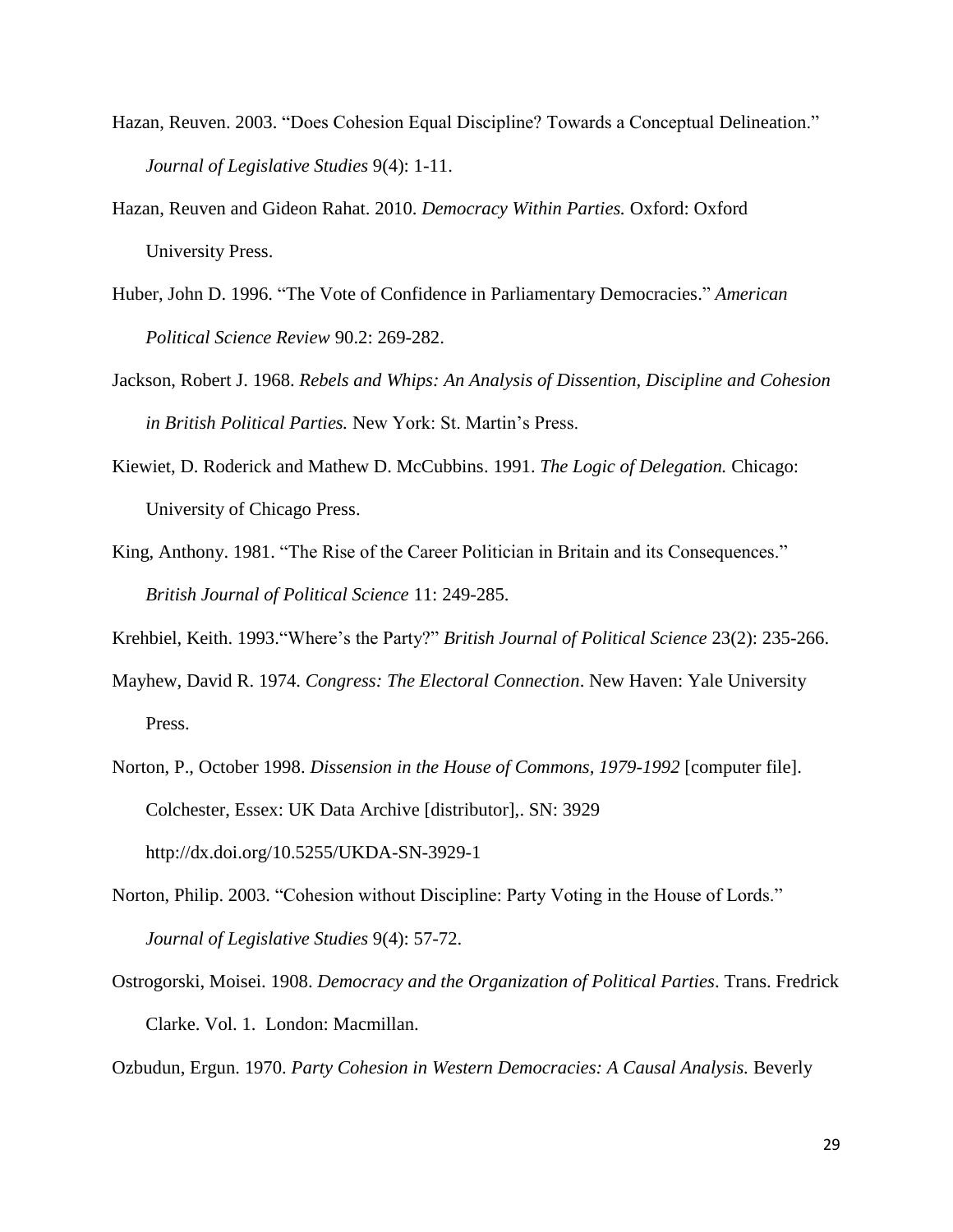Hills: Sage.

*Parliamentary Debates*, House of Commons. Various issues. At http://www.parliament.uk/business/publications/hansard/commons/

*Parliamentary Debates*, House of Lords. Various issues. At

http://www.parliament.uk/business/publications/hansard/lords/

- Parliament.uk, *Members of the House of Lords*. At http://www.parliament.uk/mps-lords-andoffices/lords/
- Publicwhip.org. *Raw Data*. At http://www.publicwhip.org.uk/project/data.php
- Rogers, Robert and Rhordri Walters. 2004. *How Parliament Works*. 5<sup>th</sup> edition. Harrow: Pearson.
- Schwartz, John E. 1980. "Exploring a New Role in Policy Making: The British House of Commons in the 1970s." *American Political Science Review* 74(1): 23-27.
- Searing, Donald D. 1994. *Westminster's World: Understanding Political Roles.* Cambridge: Harvard University Press.
- Theakston, Kevin. 1986. "The Use and Abuse of Junior Ministers: Increasing Political Influence in Whitehall." *Politics Quarterly* 57(1): 18-35.
- Thies, Michael F. 2000. "On the Primacy of Party in Government: Why Legislative Parties Can Survive Party Decline in the Electorate." In *Parties without Partisans: Political Change in Advanced Industrial Democracies*, eds. Russell J. Dalton and Martin P. Wattenberg. Oxford: Oxford University Press, 238-257.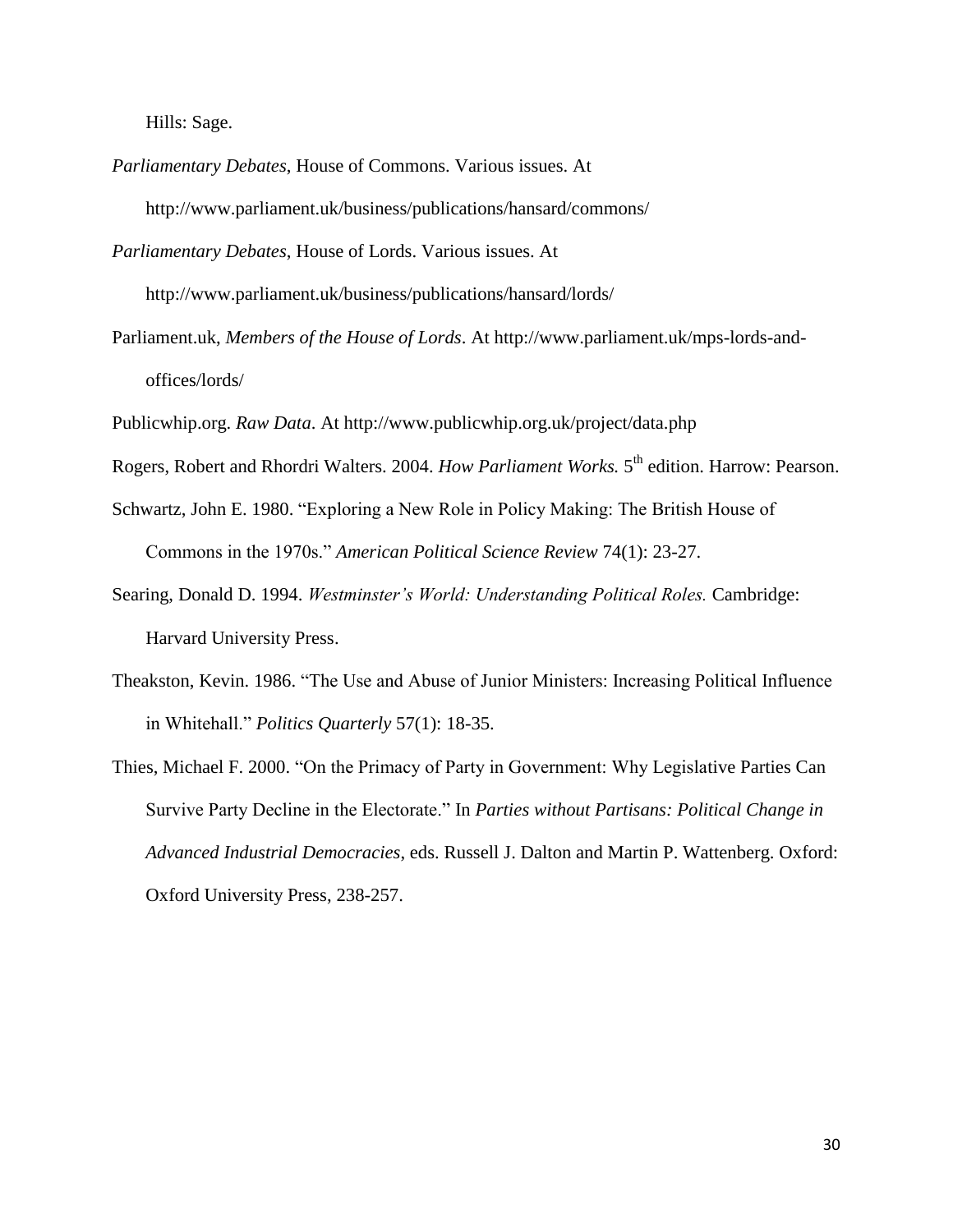| Variable                                | Prediction |
|-----------------------------------------|------------|
| Lords Membership                        | $^{+}$     |
| Counterterrorism Votes                  | ?          |
| Europe Votes                            | ?          |
| Social Security Votes                   | ?          |
| Government Party Membership             |            |
| Coalition Government                    | $^{+}$     |
| Coalition Government * Government Party | $^{+}$     |
| Cabinet Membership                      |            |
| Sub-Cabinet Membership                  |            |

Table 1: Predicted Influence on Probability of Rebellion

Table 2: "Voting Rebellions" of all MPs and Peers

÷

 $\equiv$ 

|                  | Commons | Lords  |
|------------------|---------|--------|
| Loval Votes      | 312,732 | 41,422 |
| Rebellious Votes | 4,546   | 726    |
| % Rebellions     | 1.433   | 1.722  |

"Voting Rebellions" remove absences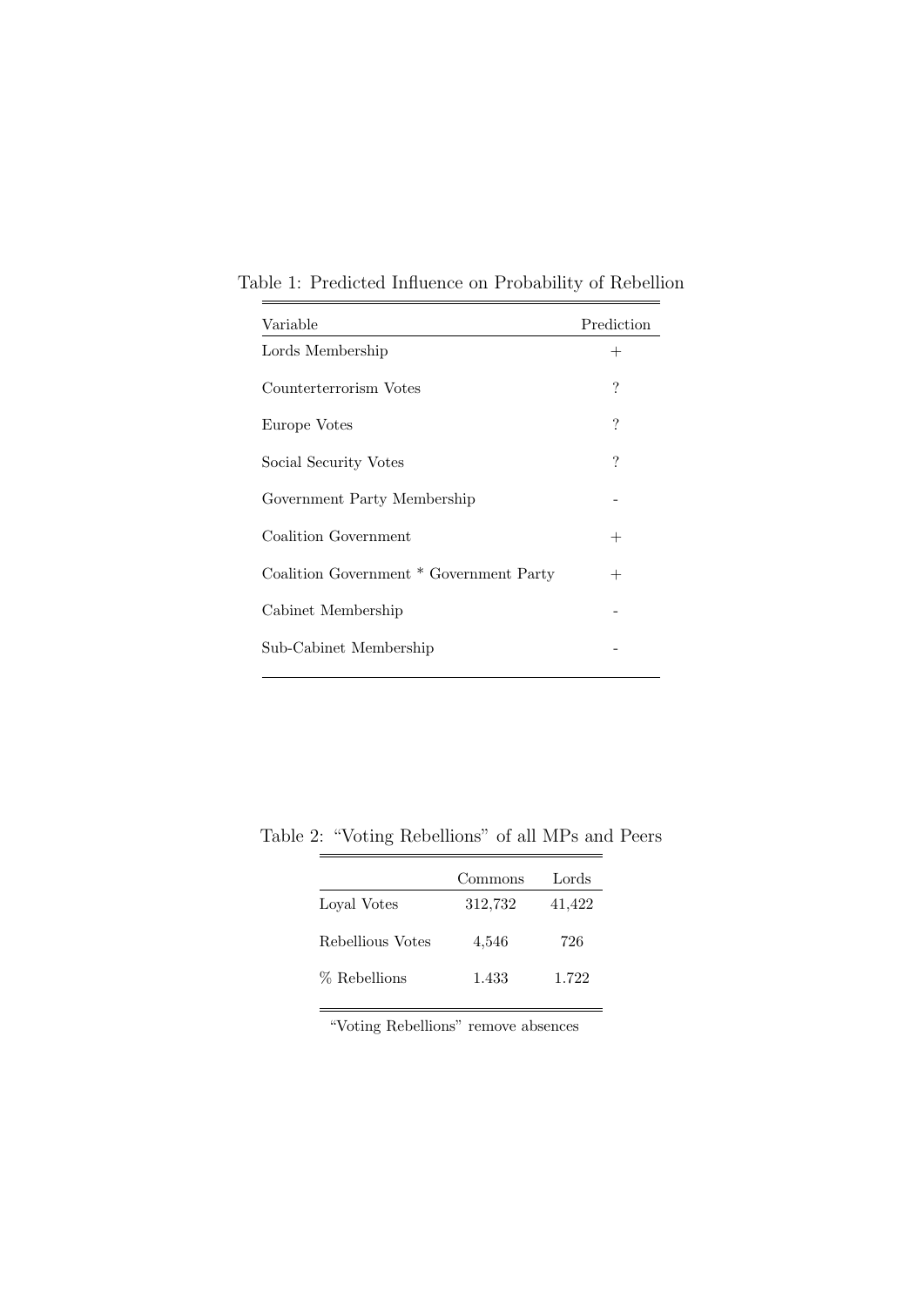|                  |                          | <i>Eligible Rebellions</i> |                          |
|------------------|--------------------------|----------------------------|--------------------------|
|                  | Commons<br>$(1979-2010)$ | Commons<br>$(1992 - 2010)$ | Lords<br>$(2000 - 2012)$ |
| Loyal Votes      | 109,779                  | 53,939                     | 22,445                   |
| Rebellious Votes | 627                      | 398                        | 222                      |
| % Rebellions     | 0.571                    | 0.732                      | 0.979                    |

Table 3: "Eligible Rebellions" of MPs who became Peers

"Eligible Rebellions" treat absences as loyalty

Table 4: "Voting Rebellions" of MPs who became Peers

|                  | Voting Rebellions          |                          |
|------------------|----------------------------|--------------------------|
|                  | Commons<br>$(1992 - 2010)$ | Lords<br>$(2000 - 2012)$ |
| Loyal Votes      | 34,680                     | 11679                    |
| Rebellious Votes | 398                        | 222                      |
| % Rebellions     | 1.135                      | 1.865                    |

"Voting Rebellions" remove absences

Table 5: "Absence Rebellions" of MPs who became Peers

|                  | <i>Absence Rebellions</i>  |                          |  |
|------------------|----------------------------|--------------------------|--|
|                  | Commons<br>$(1992 - 2010)$ | Lords<br>$(2000 - 2012)$ |  |
| Loval Votes      | 35,456                     | 11,854                   |  |
| Rebellious Votes | 19,971                     | 11,945                   |  |
| % Rebellions     | 36.03                      | 50.19                    |  |

"Absence Rebellions" treat absence as rebellion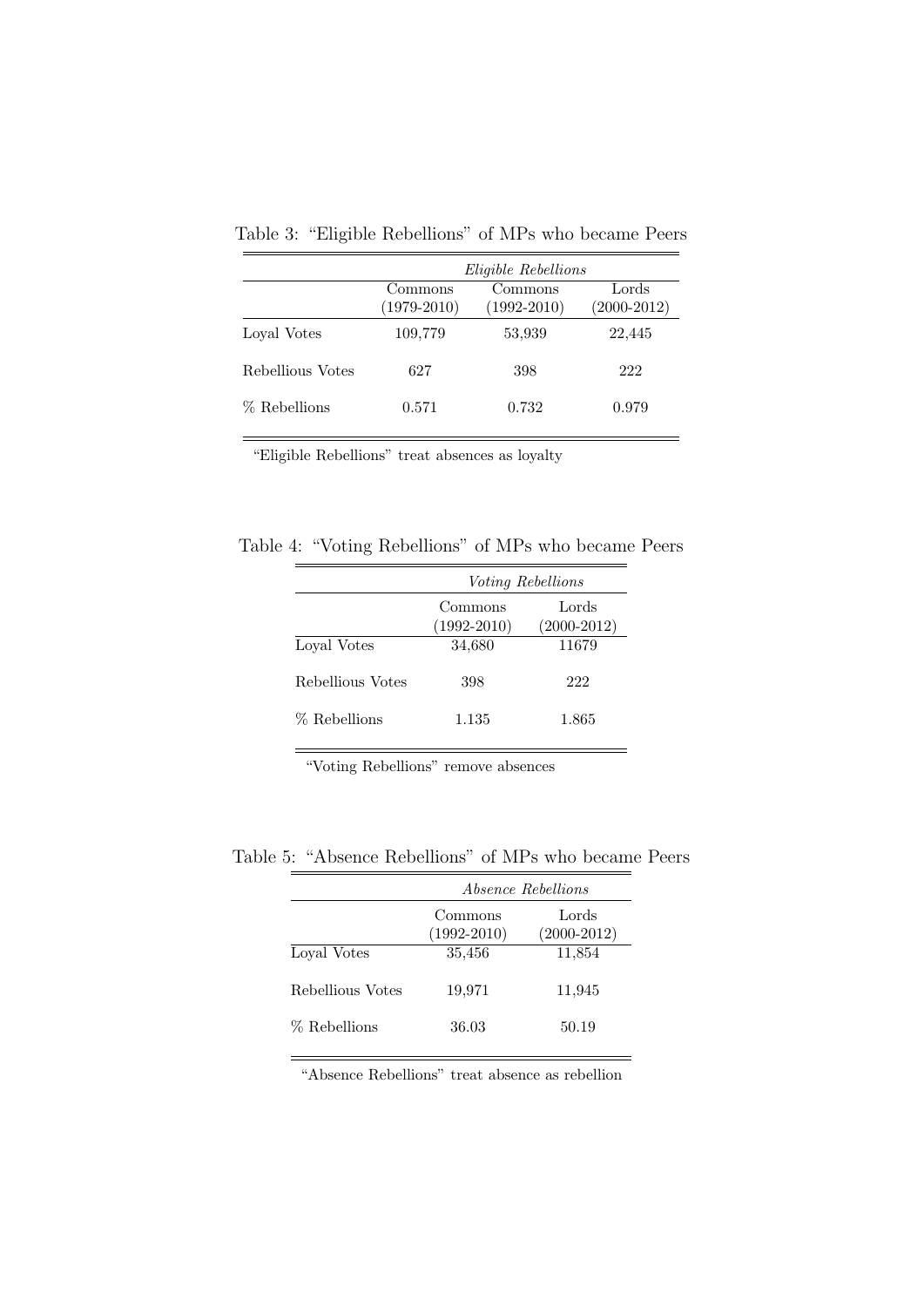|                  | All     |        | Served in Both Houses |        |
|------------------|---------|--------|-----------------------|--------|
|                  | Commons | Lords  | Commons               | Lords  |
| Loyal Votes      | 312,732 | 41,422 | 34,680                | 11,679 |
| Rebellious Votes | 4,546   | 726    | 398                   | 222    |
| % Rebellions     | 1.433   | 1.722  | 1.135                 | 1.865  |

Table 6: "Voting Rebellions" of all MPs and Peers

"Voting Rebellions" remove absences

|                         |                         | Dependent variable:     |                         |                                   |
|-------------------------|-------------------------|-------------------------|-------------------------|-----------------------------------|
|                         | Rebellions              |                         |                         |                                   |
|                         |                         | <b>PLM</b>              |                         |                                   |
|                         | (1)                     | (2)                     | (3)                     | (4)                               |
|                         | Eligible                | Eligible <sup>a</sup>   | Voting $^b$             | Absence <sup><math>c</math></sup> |
|                         | $(1979-2012)$           | $(1992 - 2012)$         | $(1992 - 2012)$         | $(1992 - 2012)$                   |
| Lords                   | $0.0041***$<br>(0.0006) | $0.0037***$<br>(0.0009) | $0.0062***$<br>(0.0015) | $0.0765***$<br>(0.0048)           |
| Constant                | $0.0091**$<br>(0.0031)  | $0.0096**$<br>(0.0033)  | $0.0155***$<br>(0.0053) | $0.3815***$<br>(0.0179)           |
|                         |                         |                         |                         |                                   |
| Observations            | 133,072                 | 77,003                  | 46,978                  | 77,003                            |
| $\mathbf{R}^2$          | 0.0412                  | 0.0683                  | 0.1011                  | 0.0841                            |
| Adjusted $\mathbb{R}^2$ | 0.0398                  | 0.1366                  | 0.0975                  | 0.0818                            |
| Residual Std. Error     | 0.078                   | 0.0864                  | 0.1084                  | 0.469                             |
|                         | $(df = 132876)$         | $(df=76811)$            | $(df=46786)$            | $(df=76811)$                      |
| F statistic             | $29.15***$              | $29.31^{\ast\ast\ast}$  | $27.42***$              | 36.72***                          |
|                         | $(df = 196; 132876)$    | $(df=192; 76811)$       | $(df=192; 46786)$       | $(df=192; 76811)$                 |
|                         |                         |                         |                         |                                   |

Table 7:

Note:  $Note:$   $* p < 0.1; * p < 0.05; ** p < 0.01$ 

All regressions include person fixed effects

<sup>a</sup>"Eligible Rebellions" treat absence as loyalty

 $b$ "Voting Rebellions" remove absences from the data

<sup>c</sup>"Absence Rebellions" treat absence as rebellion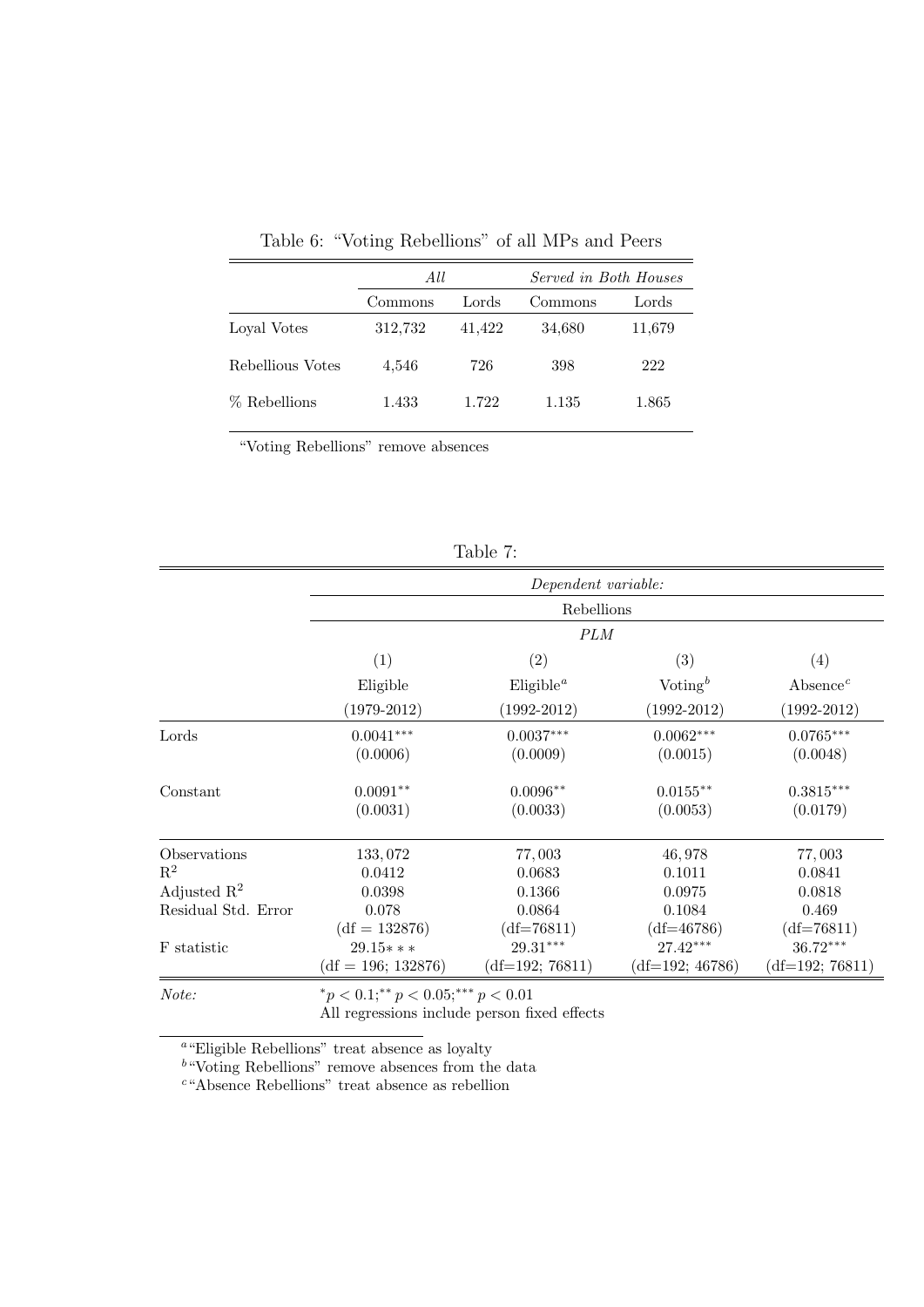| Table 8:                       |                                                         |                                                     |                                                   |                                               |
|--------------------------------|---------------------------------------------------------|-----------------------------------------------------|---------------------------------------------------|-----------------------------------------------|
|                                |                                                         | Dependent variable:                                 |                                                   |                                               |
|                                |                                                         | Voting Rebellions <sup><math>a</math></sup>         |                                                   |                                               |
|                                | $(1992 - 2012)$                                         |                                                     |                                                   |                                               |
|                                |                                                         | $\cal{P}LM$                                         |                                                   |                                               |
|                                | $(1)^b$                                                 | (2)                                                 | (3)                                               | (4)                                           |
| Lords                          | $0.0081***$<br>(0.0015)                                 | $0.0065***$<br>(0.0056)                             | 0.0004<br>(0.0017)                                | $-.0002$<br>(0.0015)                          |
| Europe                         | $0.004**$<br>(0.0013)                                   |                                                     |                                                   |                                               |
| Social Security                | $-0.0057***$<br>(0.0013)                                |                                                     |                                                   |                                               |
| Government                     |                                                         | $0.0098***$<br>(0.0012)                             | 0.0022<br>(0.0014)                                |                                               |
| Coalition                      |                                                         |                                                     | $-0.0118***$<br>(0.0032)                          |                                               |
| Coalition *Government          |                                                         |                                                     | $0.0506***$<br>(0.0043)                           |                                               |
| Cabinet                        |                                                         |                                                     |                                                   | $-0.0112***$<br>(0.002)                       |
| Sub-Cabinet                    |                                                         |                                                     |                                                   | $-0.0205***$<br>(0.0015)                      |
| Constant                       | $0.0153**$<br>(0.0053)                                  | 0.009<br>(0.0053)                                   | $0.0158**$<br>(0.0053)                            | $0.0165***$<br>(0.0053)                       |
| Observations<br>$\mathbf{R}^2$ | 46,978<br>0.1024                                        | 46,978<br>0.1024                                    | 46,978<br>0.1059                                  | 46,978<br>0.1051                              |
| Adjusted $\mathbb{R}^2$        | 0.0987                                                  | 0.0987                                              | 0.1022                                            | 0.1014                                        |
| Residual Std. Error            | 0.1083                                                  | 0.1083                                              | 0.1081                                            | 0.1082                                        |
| F statistic                    | $(df = 46784)$<br>$27.52***$<br>$(df = 194; 46784)$     | $(df = 46785)$<br>$27.65***$<br>$(df = 193; 46785)$ | $(df = 46783)$<br>$28.42***$<br>$(df=195; 46783)$ | $(df=46784)$<br>28.33***<br>$(df=194; 46784)$ |
| Note:                          | ${}^*p < 0.1;$ <sup>**</sup> $p < 0.05;$ *** $p < 0.01$ |                                                     |                                                   |                                               |

All regressions include person fixed effects.

<sup>a</sup>"Voting Rebellions" remove absences

 ${}^b$ Counterterroism is the omitted issue variable